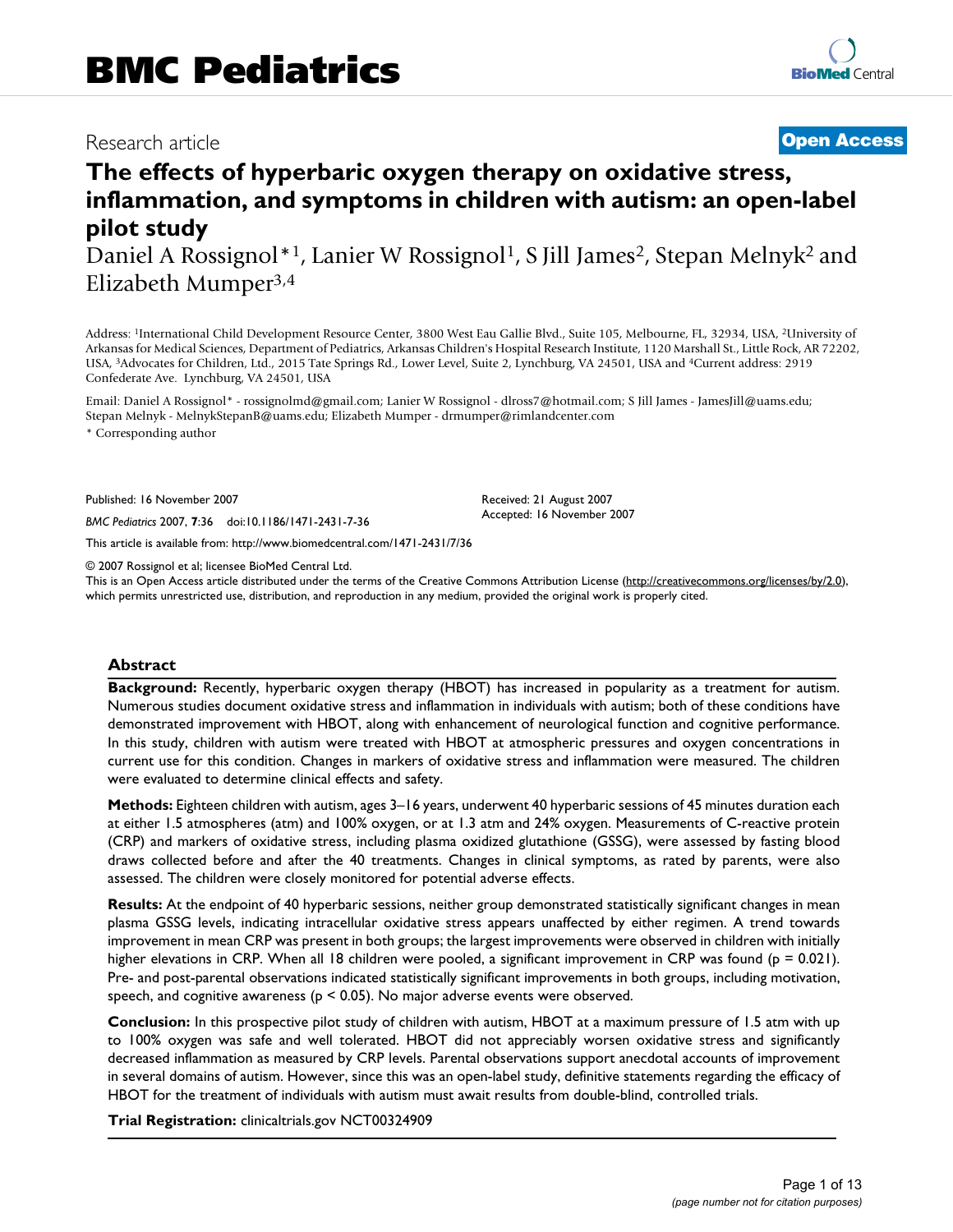# **Background**

Autism is a neurodevelopmental disorder currently affecting as many as 1 out of 150 individuals in the United States [1]. Autism is characterized by impairments in social interaction, difficulty with communication, and restrictive and repetitive behaviors [2]. Autism traditionally is considered a "static" neurological disorder [3] and improvements in core autistic features are not common [4,5]. Furthermore, three rigorously performed epidemiological studies demonstrate that the prevalence of autism has increased in recent years [6-8]. These facts might explain why parents of children with autism are more likely to seek alternative and off-label medical therapies than parents of children in the general population [9]. One off-label therapy that has recently increased in popularity as a treatment for autism is hyperbaric oxygen therapy (HBOT) [10,11]. Traditionally, HBOT involves inhaling up to 100% oxygen at a pressure greater than one atmosphere (atm) in a pressurized chamber [12]. Most typical indications for HBOT involve the use of hyperbaric pressures above 2.0 atm. Higher atmospheric pressures are generally required to treat conditions such as carbon monoxide poisoning and to improve wound healing [12,13].

In some studies, the use of oxygen appears to enhance neurological function. For instance, in a double-blind, placebo-controlled, cross-over study, oxygen administration in healthy young adults, when compared to room air, was demonstrated to enhance cognitive performance, including improved performance on attention, reaction times, and word recall [14]. Additionally, in elderly patients, HBOT at 2.5 atm and 100% oxygen, when compared to a control group, improved cognitive function, including memory [15]. Because of these outcomes, some investigators have used HBOT to treat certain neurological disorders, including chronic and traumatic brain injury [16-22], as well as fetal alcohol syndrome [23], and clinical improvements in these patients have been observed. Furthermore, in a recent rat model of traumatic brain injury, treatment with HBOT at 1.5 atm and 100% oxygen, when compared to a sham-treated normobaric air group, improved spatial learning and memory [24]. Several studies, using HBOT at similar pressures, also demonstrated clinical improvements in some patients with cerebral palsy (CP) [25-28] that in some cases was dramatic [29]; however, some researchers have questioned the results of these studies and have called for further controlled trials and a focus on defining the mechanism of action of HBOT in individuals with CP [30]. It is important to note that some of these studies [16,21-24,26] used lower hyperbaric pressures (1.5 atm or less) than the pressures typically used for most clinical indications [13]. Given this background, some physicians have also applied similar lower hyperbaric pressures of 1.3 to 1.5

atm in autistic individuals, with oxygen concentrations ranging from 21% to 100% [10,31].

HBOT for children is generally regarded as safe, even at pressures of 2.0 atm for 2 hours per day [32]. However, to our knowledge, the safety of HBOT for autistic children has not been previously studied; a review of MEDLINE indicates that there are no prospective studies on the use of HBOT for autism. Yet, there are anecdotal reports of clinical improvements in autistic children with hyperbaric therapy that have been reported by some physicians. For instance, Heuser et al. treated a four year old child with autism using hyperbaric therapy at 1.3 atm and 24% oxygen and reported "striking improvement in behavior including memory and cognitive functions" after only ten sessions. This child also had marked improvement of cerebral hypoperfusion as measured by pre-hyperbaric and post-hyperbaric Single Photon Emission Computed Tomography (SPECT) scans [31]. Another case series suggested that hyperbaric therapy at 1.3 atm led to clinical improvements in six autistic children [10].

Review of the pathophysiology found in some autistic individuals in conjunction with the mechanisms of action of HBOT lead to the speculation that HBOT might produce clinical improvements in autistic individuals [11]. Several studies indicate that some autistic individuals manifest cerebral hypoperfusion [33-35], neuroinflammation [36-38], and gastrointestinal inflammation [39,40]. HBOT might ameliorate some of these problems by improving cerebral hypoperfusion [17,21,31,41], and by decreasing neuroinflammation and gastrointestinal inflammation [42-47]. However, no prospective studies have examined the role of HBOT on inflammation and cerebral hypoperfusion in autistic individuals.

Furthermore, concerns exist that HBOT might increase oxidative stress via the production of reactive oxygen species [48]. These concerns are especially relevant because some children with autism express evidence of increased oxidative stress [49] including lower serum glutathione levels [50,51], and decreased activities of antioxidant enzymes including superoxide dismutase (SOD) [52], glutathione peroxidase [52], catalase [53], and paraoxonase, an enzyme that prevents lipid oxidation and also inactivates organophosphate toxins in humans [54]. Some autistic children also demonstrate evidence of increased lipid peroxidation [53,55,56]; this includes increased malondialdehyde which is a marker of oxidative stress and lipid peroxidation [57]. A review of the literature indicates that oxidative stress can occur with HBOT but appears to be less of a concern at hyperbaric pressures under 2.0 atm [58]. In fact, with long-term and repeated administration, HBOT below 2.0 atm can actually decrease oxidative stress [59-61] by reducing lipid peroxi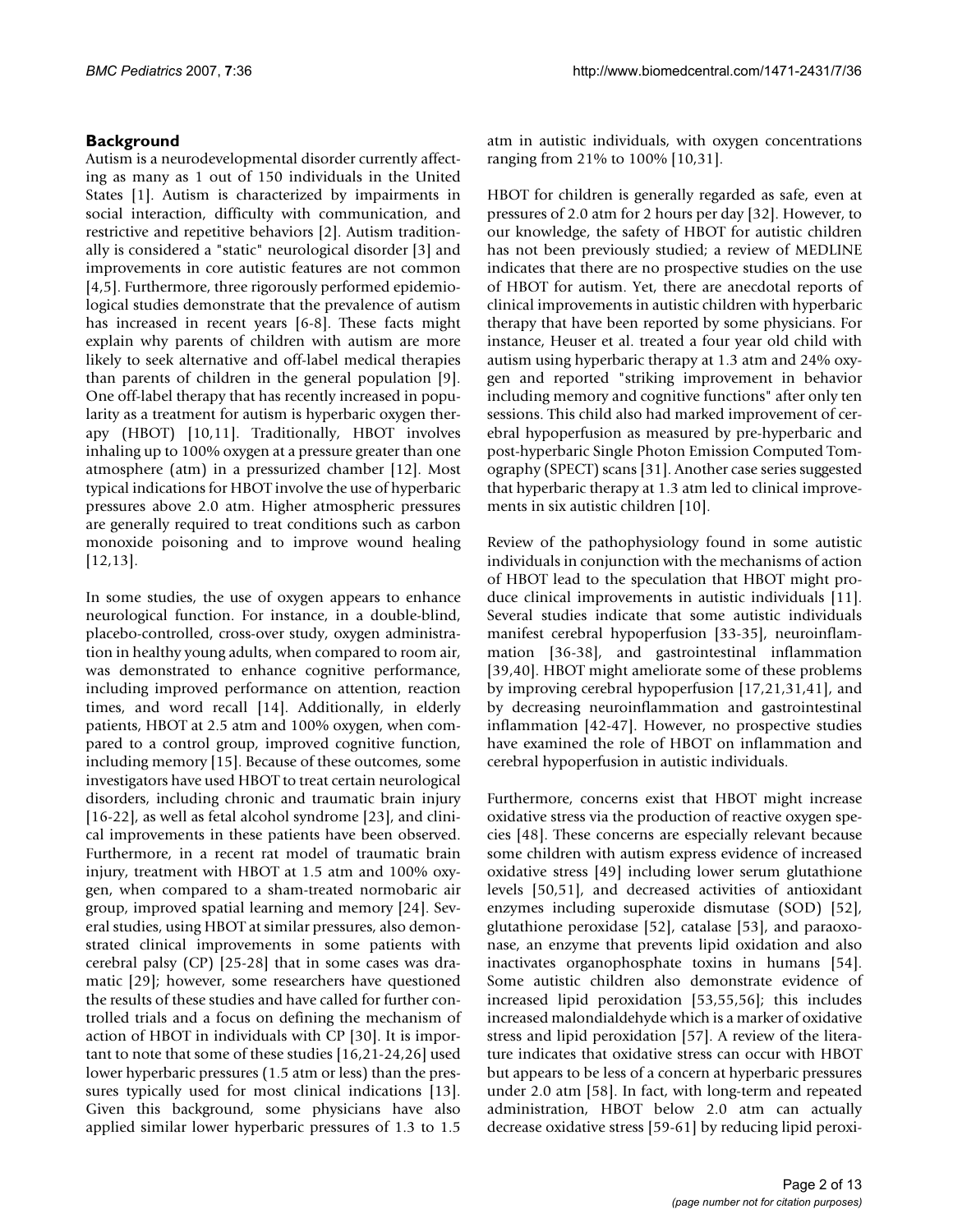dation [62], and by up-regulating the activity of antioxidant enzymes including SOD [60,63], glutathione peroxidase [64], catalase [65], and paraoxonase [62,66]. Furthermore, at the pressures examined in this current study (1.3 to 1.5 atm), a search of the literature failed to identify any studies indicating that oxidative stress worsened with HBOT.

Alternatively, some evidence suggests that HBOT could actually alleviate oxidative stress in children with autism. For example, halving oxygen concentrations in normal healthy volunteers results in relative hypoxia and actually increases oxidative stress [67]. There are several studies that demonstrate evidence of cerebral hypoxia, as measured by a reduction in brain Bcl-2 and an increase in brain p53, among some autistic individuals [68-71]. Elevated p53 is induced by hypoxia [72] and a decrease in Bcl-2 is associated with increased apoptosis provoked by hypoxia [73]. Therefore, in theory, improving hypoxic areas in the autistic brain might decrease oxidative stress. However, the effects of HBOT on oxidative stress in autistic individuals are unknown. To our knowledge, there have been no studies performed which examine the role of HBOT on oxidative stress in autistic children.

This present study examined hyperbaric therapy at the low and the high ends of the ranges of atmospheric pressures and oxygen concentrations currently employed in individuals with autism: 1.3 atm and 24% oxygen [31], and 1.5 atm and 100% oxygen. This study had several objectives. First, since increased oxidative stress is found in some autistic children, the effects of HBOT on oxidative stress markers before and after 40 hyperbaric treatments were measured. Second, evidence of increased inflammation is found in many autistic individuals. HBOT is also known to have anti-inflammatory effects; therefore, the impact of

**Table 1: Baseline participant characteristics and supplement profiles**

HBOT on an inflammatory marker (C-reactive protein) was measured. Third, since the efficacy of HBOT in autism has not been previously evaluated, this current open-label pilot study (without a placebo-control group) examined the changes in clinical symptoms, as rated by parents or caregivers, after treatment with HBOT. Finally, the safety of HBOT, used at 1.3 and 1.5 atm, was evaluated in autistic children.

# **Methods**

#### *Patients*

Eighteen children, 4 girls and 14 boys, ages ranging 3 to 16 years, were assessed for participation and enrolled in the study. Six children were non-randomly assigned to 1.5 atm and 100% oxygen, and the 12 remaining children were non-randomly assigned to 1.3 atm and 24% oxygen. This unequal division of children among the sample groups occurred due to scheduling constraints and because one center (EM) only treated the 1.3 atm group (6 children) while the other center (DR) treated both the 1.3 atm (6 children) and the 1.5 atm (6 children) groups. All participants were diagnosed with autistic disorder from an independent psychologist, neurologist, psychiatrist, or developmental pediatrician and met the DSM IV criteria for autistic disorder [2]. Children with a diagnosis of Pervasive Developmental Disorder – Not Otherwise Specified (PDD-NOS) or Asperger Syndrome were excluded from this study. Children with a history of seizure disorder were also excluded. Written informed consent was obtained from the parents and, when possible, the child. The study and protocol were approved by the Liberty Institutional Review Board. Baseline Childhood Autism Rating Scale (CARS) scores were obtained to determine autism severity; degrees of autism were similar in both groups (see Table 1). During the study period, children were not allowed to begin any new therapies or stop any

|                                                | 1.3 atm group  | 1.5 atm group  | Comparison between groups (p-value) |
|------------------------------------------------|----------------|----------------|-------------------------------------|
| A. Child characteristics                       |                |                |                                     |
| Age Range                                      | $3 - 16$       | $3 - 16$       |                                     |
| Mean Age                                       | $6.2 \pm 4.0$  | $7.7 \pm 4.5$  | NS.                                 |
| Mean initial CARS score                        | $33.8 \pm 6.3$ | $34.4 \pm 8.0$ | <b>NS</b>                           |
| <b>B. Percentage of children on supplement</b> |                |                |                                     |
| Multivitamin                                   | 92%            | 100%           | <b>NS</b>                           |
| Minerals                                       | 75%            | 67%            | <b>NS</b>                           |
| Digestive Enzymes                              | 42%            | 17%            | <b>NS</b>                           |
| <b>Probiotics</b>                              | 50%            | 17%            | <b>NS</b>                           |
| Omega-3 fatty acids                            | 92%            | 100%           | <b>NS</b>                           |
| Methylcobalamin                                | 58%            | 83%            | <b>NS</b>                           |
| Folinic acid                                   | 42%            | 83%            | <b>NS</b>                           |
| Glutathione                                    | 25%            | 50%            | <b>NS</b>                           |

NS = not statistically significant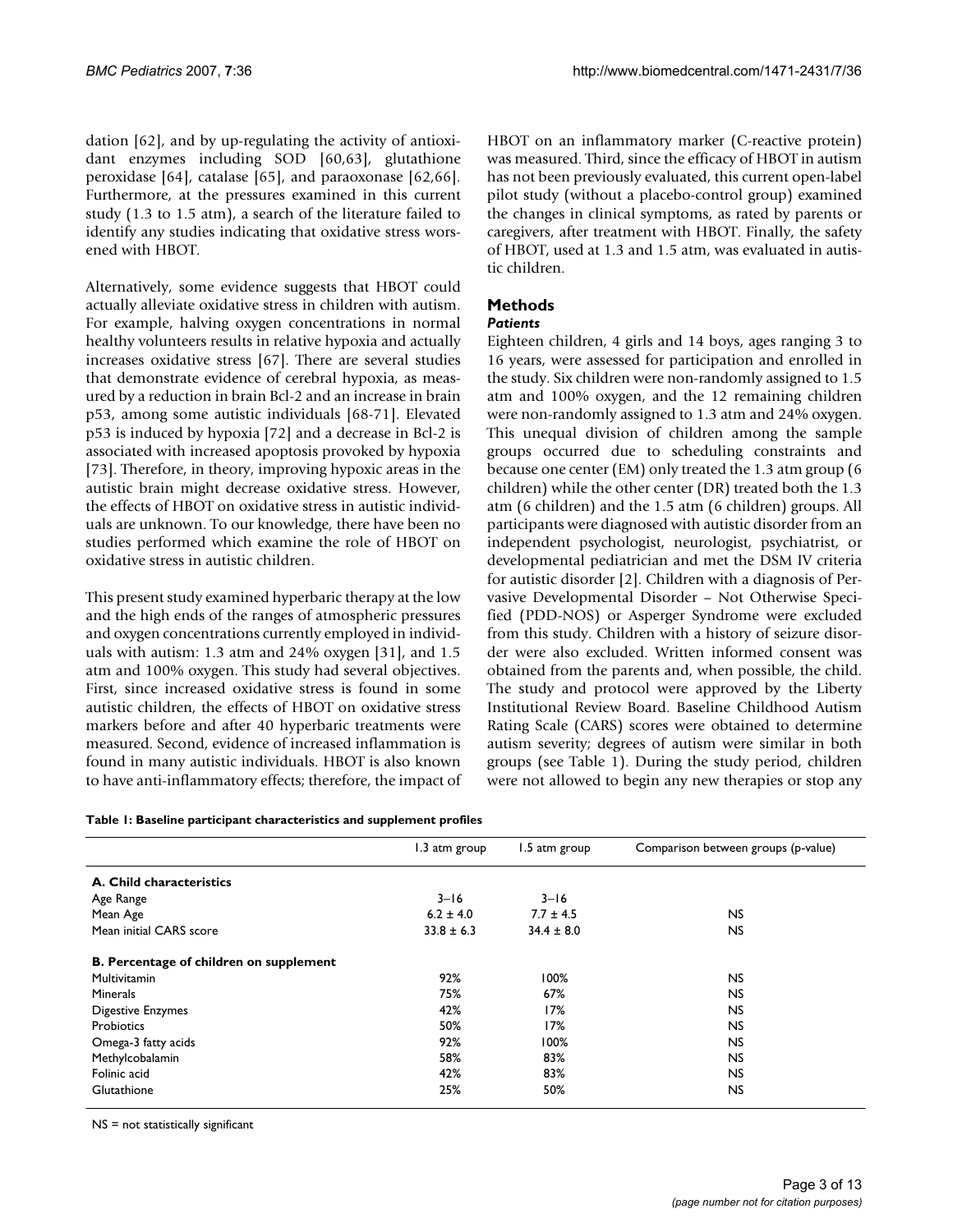current therapies, including medications and supplements. The children in this study were recruited from two practices (DR and EM) in which antioxidant use and treatments to raise glutathione levels are common therapies. Because of this, many of the children were already taking supplements before the study began, such as folinic acid or methylcobalamin (see Table 1). No significant differences in supplement usage, age, or initial CARS score were found between the children in the 1.5 atm group as compared to the 1.3 atm group.

#### *Hyperbaric treatment protocol at 1.3 atm and 24% oxygen*

Twelve children (11 boys and 1 girl, mean age  $6.2 \pm 4.0$ years, range 3–16 years) were assigned to separately receive hyperbaric therapy at approximately 1.3 atm and 24% oxygen in a monoplace hyperbaric chamber. Each child entered the chamber with a parent or other caregiver. Compression time to obtain a pressure of 1.3 atm was approximately 10 minutes. During this time the children equilibrated their middle ears by swallowing liquid, eating, or yawning. Oxygen at 10 liters per minute from an oxygen concentrator was mixed with room air and pumped into the chamber. This resulted in a final chamber oxygen concentration of approximately 24% as measured by an oxygen monitor. The child was monitored during the entire treatment cycle. After 45 minutes of 24% oxygen at 1.3 atm, the chamber was decompressed over approximately 10 minutes. This therapy was given 45 minutes daily for an average of 4.6 times per week over an average of a 9.0 week period, for a total of 40 treatments per child.

# *Hyperbaric treatment protocol at 1.5 atm and 100% oxygen*

Six children (3 boys and 3 girls, mean age  $7.7 \pm 4.5$  years, range 3–16 years) were assigned to separately receive hyperbaric therapy at 1.5 atm and 100% oxygen in a monoplace hyperbaric chamber. Each child entered the chamber with a parent or other caregiver. Compression time to obtain a pressure of 1.5 atm was approximately 15 minutes. During this time, the children equilibrated their middle ears by swallowing liquid, eating, or yawning. Each child was fitted with a rubber-neck collar and clear plastic hood through which 100% oxygen was delivered. The rubber-neck collar was applied before getting into the chamber and the plastic hood was attached after a pressure of 1.5 atm was attained. Two hoses, one for oxygen input and one for oxygen exit, were then attached to the hood. The oxygen was then turned on and entered the hood through one hose and exited through the second hose and was vented to outside the chamber. The chamber was pressurized with room air and the oxygen concentration of the chamber remained below 23% during the course of the treatment. The child was monitored during the entire treatment cycle. After 45 minutes of 100% oxygen at 1.5 atm, the oxygen was turned off, the hood was removed, and the chamber was decompressed over approximately 10 minutes. This therapy was given 45 minutes daily for an average of 4.7 times per week over an average of an 8.8 week period, for a total of 40 treatments per child.

### *Blood for C-reactive protein and oxidative stress markers*

Immediately prior to the first hyperbaric treatment and within 24 hours of finishing the 40<sup>th</sup> (last) hyperbaric treatment, fasting blood specimens for measuring C-reactive protein (CRP) and oxidative stress profiles were drawn. The oxidative stress profiles were obtained and analyzed by SJJ and SM in a blinded fashion according to procedures previously described [50,51]. The CRPs were sent to LabCorp for analysis. The technicians at LabCorp were blinded to the fact that any of the submitted samples were for use in this study, and the same laboratory instrumentation and techniques were used to measure the before and after CRP samples.

### *Clinical outcome measures*

Pre-treatment scores and post-treatment scores were calculated for each child using the Aberrant Behavior Checklist – Community (ABC-C), Social Responsiveness Scale (SRS), and the Autism Treatment Evaluation Checklist (ATEC). To determine outcomes, a parent or other caretaker filled out each scale prior to treatment, and after 10, 20, 30, and 40 hyperbaric sessions.

The ABC-C is a 58-item questionnaire that assesses communication, reciprocal social interaction, play, and stereotyped behaviors [74]. It is used to evaluate the effects of medications and other therapeutic interventions and is scored from 0 ("not at all a problem") to 3 ("problem is severe in degree"). The ABC-C is widely and successfully used in clinical trials of autistic individuals [75,76]. For this study, in addition to scores in 5 subsets (irritability, social withdrawal (also termed lethargy), stereotypy, hyperactivity, and inappropriate speech), an overall score was also calculated.

The SRS is a recently validated test of interpersonal behavior, communication, and stereotypical traits in autism [77]. It consists of five subscales: social awareness, social cognition, social communication, social motivation, and autistic mannerisms. The SRS measures the degree of social impairments in autistic children and is suitable for assessing treatment outcomes. In this study, a total raw score was obtained and raw scores were calculated for each subscale.

The ATEC is a questionnaire that was developed by the Autism Research Institute to evaluate treatment efficacy in autistic individuals. It consists of four subscales labeled: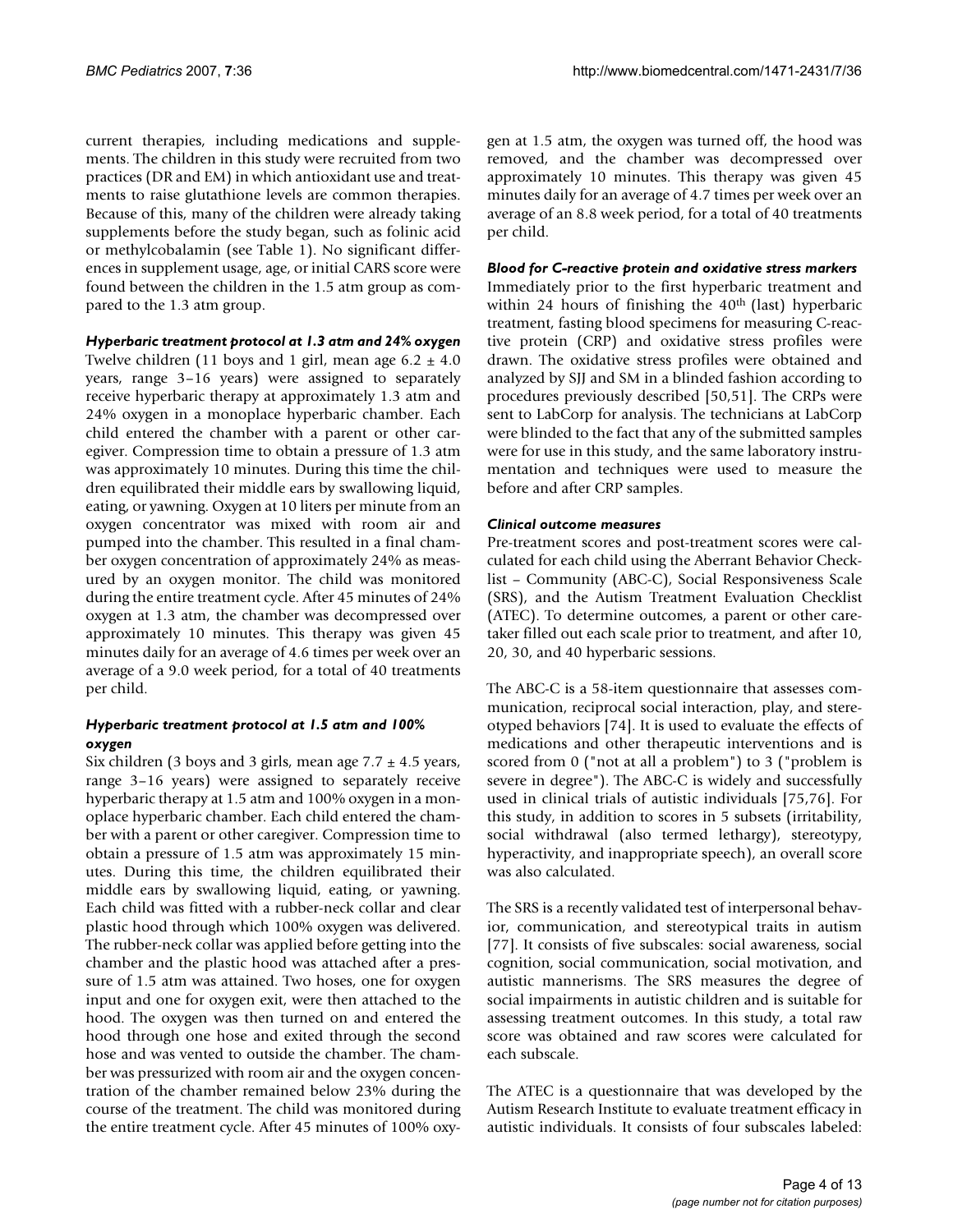Speech/Language/Communication, Sociability, Sensory/ Cognitive Awareness, and Health/Physical/Behavior. The scores are weighted according to the response and the corresponding subscale. The higher the subscale and total scores, the more impaired the subject. A split-half reliability analysis on 1,358 checklists indicated high internal consistency among the questions within each subscale [78]. ATEC is used in some studies as an outcome measure [79,80]. It is designed to allow parents and physicians to assess outcomes of certain treatments commonly used in autistic individuals. In this study, scores were calculated for the total score and the four separate subscales.

#### *Safety Assessments*

In descending order, the most common side effects found during HBOT are barotrauma (2% incidence), sinus squeeze, serous otitis, claustrophobia, reversible myopia, and new onset seizure (which occurs in 1–3 per 10,000 treatments) [12]. Before beginning the study, each child underwent a physical examination by either DR or EM; this included close examination of the ears and tympanic membranes. During each treatment, a parent or caregiver entered the chamber with each child. Throughout the treatment, children were monitored closely by the chamber operator for any signs of ear pain, and parents were instructed on how to recognize ear pain in their child. One child in the 1.5 atm group could not tolerate the pressure given during the first HBOT session, and the treatment had to be stopped after just several minutes (the pressure obtained in this session was approximately 1.1 atm). Examination of the child's ears did not demonstrate any barotrauma. However, the child's typanostomy tubes had recently fallen out; these were replaced before continuing the trial, and the child was able to finish 40 treatments without further incident. No other adverse events were found during this study, including barotrauma or seizures. All children finished 40 hyperbaric treatments.

#### *Data analysis*

All data are presented as means  $\pm$  SDs. The data were prospectively collected and analyzed using SigmaStat software. Statistical differences in changes in each scale (ABC-C, SRS, and ATEC) and changes in CRP and oxidative stress markers between baseline versus end of 40 hyperbaric treatments were ascertained using the Student's *t* test with significance set at 0.05.

# **Results**

#### *Oxidative stress profiles*

Figure 1(a–d) lists the oxidative stress profile findings; the first column in each graph is the mean value for control children as described by James et al. [51] and is included



# Changes in mean blood values before and after **Figure 1** hyperbaric therapy at both 1.3 atm and 1.5 atm

Changes in mean blood values before and after hyperbaric therapy at both 1.3 atm and 1.5 atm. The first column in a-d is the mean value for control children as described by James et al. [51] and is included as a standard reference (labeled as "control"). P-values and blood levels are listed above the bar graphs. **a**: Changes in mean oxidized glutathione levels. **b**: Changes in mean tGSH/GSSG.**c**: Changes in mean fGSH/GSSG. **d**: Changes in mean adenosine levels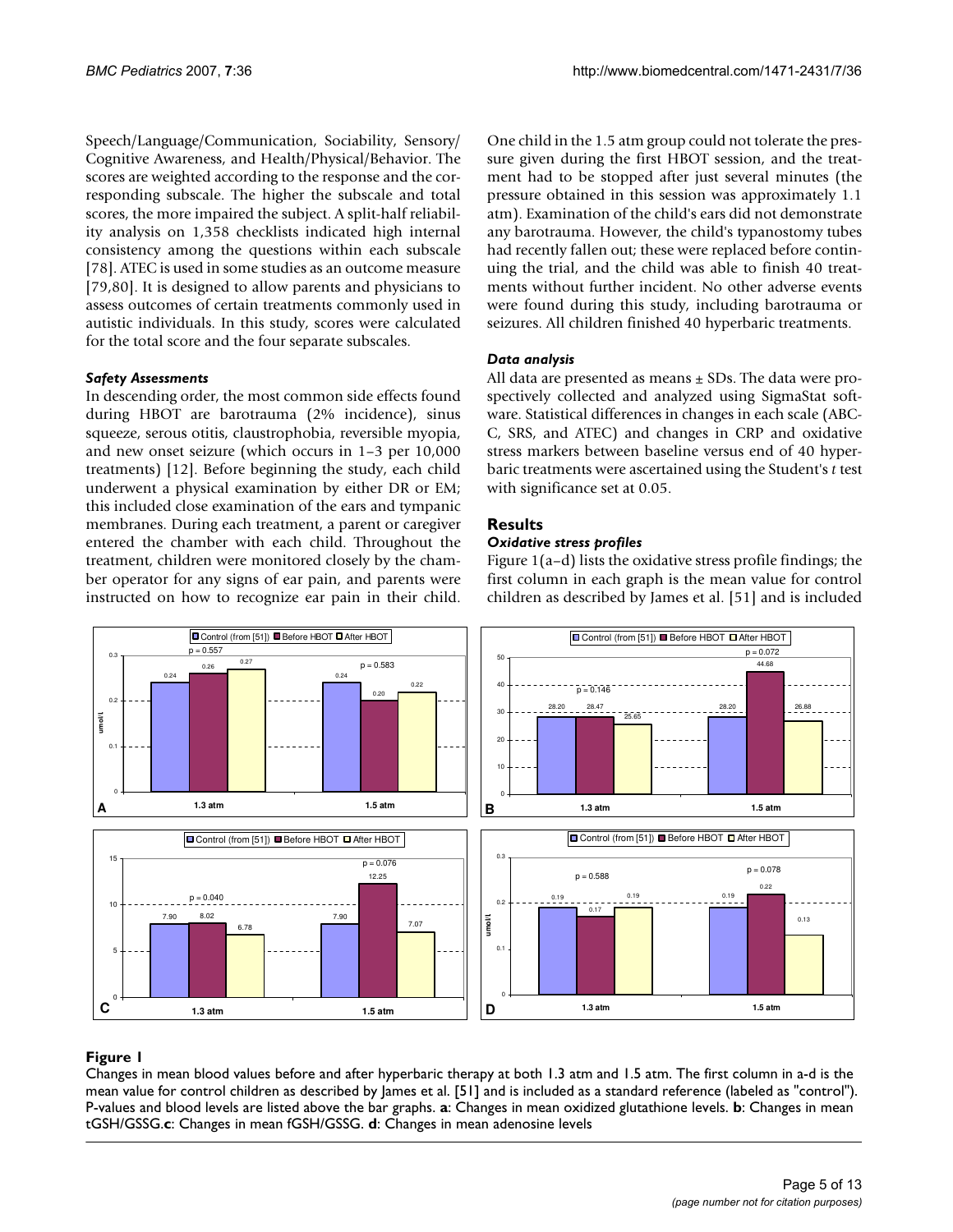as a standard reference (labeled as "control"). Mean plasma oxidized glutathione (GSSG) did not significantly change in either the 1.3 atm group ( $p = 0.557$ ) or the 1.5 atm group ( $p = 0.583$ ). Total plasma glutathione (tGSH) to GSSG ratio (tGSH/GSSG) ( $p = 0.146$  at 1.3 atm;  $p =$ 0.072 at 1.5 atm) and free glutathione (fGSH) to GSSG ratio (fGSH/GSSG) (p = 0.040 at 1.3 atm; p = 0.076 at 1.5 atm) both decreased after HBOT at 1.3 atm and 1.5 atm. Mean adenosine slightly increased at 1.3 atm ( $p = 0.588$ ), and decreased at 1.5 atm ( $p = 0.078$ ).

### *CRP profiles*

Figure 2 shows the changes in mean CRP in both groups. In the 1.3 atm group, mean CRP level declined by 89.5% from  $6.1 \pm 10.3$  mg/L to  $0.64 \pm 0.87$  mg/L (p = 0.123). Of note, 3 children had a mean starting CRP value of 21.8  $\pm$ 9.2 mg/L ("high CRP group"), which declined to 0.2 mg/ L in each child ( $p = 0.052$ ) after hyperbaric therapy. Analysis of the remaining 9 children ("low CRP group") demonstrated no significant change in mean CRP values (0.88 mg/L to 0.79 mg/L,  $p = 0.854$ ). In the 1.5 atm group, mean CRP declined by 61.4% from  $0.7 \pm 0.5$  mg/L to 0.27  $\pm$  0.19 mg/L (p = 0.084). Examination of CRP in all 18 children in the study demonstrated that CRP declined by 88.4% from a mean starting value of  $4.3 \pm 8.7$  mg/L to 0.5  $\pm$  0.7 mg/L (p = 0.021).

### *Clinical Outcomes*

#### *1.3 atm group analysis*

Table 2 shows improvements in SRS ( $p = 0.046$ ) and ATEC ( $p = 0.007$ ) for the 12 children in the 1.3 atm group. Evaluation of the ABC-C, SRS, and ATEC subscales (Figure 3a–c) demonstrates significant improvements in SRS communication ( $p = 0.035$ ); SRS motivation ( $p = 0.021$ ); SRS mannerisms (p = 0.011); ATEC speech/language/ communication (p = 0.033); ATEC sensory/cognitive awareness ( $p = 0.026$ ); and ATEC health/physical/behavior ( $p = 0.012$ ).



#### Figure 2.

Changes in mean CRP before and after hyperbaric therapy at both 1.3 atm and 1.5 atm. P-values and blood levels are listed above the bar graphs.

#### *1.5 atm group analysis*

Table 3 shows improvements in SRS ( $p = 0.035$ ) and ATEC ( $p = 0.020$ ) for the 6 children in the 1.5 atm group. Examination of the subscales (Figure 4a–c) demonstrates significant improvements in ABC-C social withdrawal (p  $= 0.008$ ); SRS motivation (p  $= 0.018$ ); ATEC speech/language/communication ( $p = 0.040$ ); and ATEC sensory/ cognitive awareness ( $p = 0.013$ ).

#### **Discussion**

To our knowledge, this study represents the first prospective study on the use of HBOT for children with autism. In this study, lower hyperbaric pressures were used than those traditionally employed (typically pressures of 2.0 atm and above [13]) for the treatment of most clinical indications. However, significant increases in oxygen delivery were obtained during this study. The oxygen concentration in room air at sea level (1 atm) is about 160 mmHg. The two study sites were located at approximately 500 and 900 feet above sea level (0.97–0.98 atm). Therefore, the oxygen delivery in the 1.3 atm group was approximately 232 mmHg which is roughly 45% more than room air conditions. In the 1.5 atm group, the oxygen delivery was 1142 mmHg, or over 7 times more than room air conditions. The amount of oxygen delivered in the 1.3 atm group is similar to the amount used in a previous study on HBOT in children with CP that utilized 1.3 atm and room air pressure ("hyperbaric air") [26]. In that study, the authors commented that the amount of oxygen delivered at 1.3 atm was achievable with the use of "28% oxygen with a mask, without pressure"; however, this opinion did not account for the potential clinical effects of the increased atmospheric pressure delivered, because even low amounts of increased pressure may lead to significant clinical changes [44,81]. Furthermore, the authors argued that hyperbaric air at 1.3 atm was unlikely to provide clinical benefit(s) because the mechanism of action of HBOT in CP is thought to be due to the "penumbra phenomenon" and that a clinical effect due to "a pure pressure effect" did "not correspond to the rationale behind the hyperbaric oxygen treatment" [26]. Since the mechanism of action of HBOT in autism may be different than in CP [11], including decreasing inflammation (as reviewed in the background section of this paper), it is entirely possible that clinical benefits may arise from purely increasing the atmosphere pressure delivered, because increased pressure delivery without additional oxygen appears to decrease inflammation (as measured by an inhibition of interferon-gamma release), and delivery of oxygen by mask without any increase in pressure may actually increase inflammation (as measured by an increase in interferon-gamma release) [44]. Since HBOT consists of 2 independent variables (pressure and inspired oxygen concentration), comparison studies are needed in individuals with autism before determining that the clin-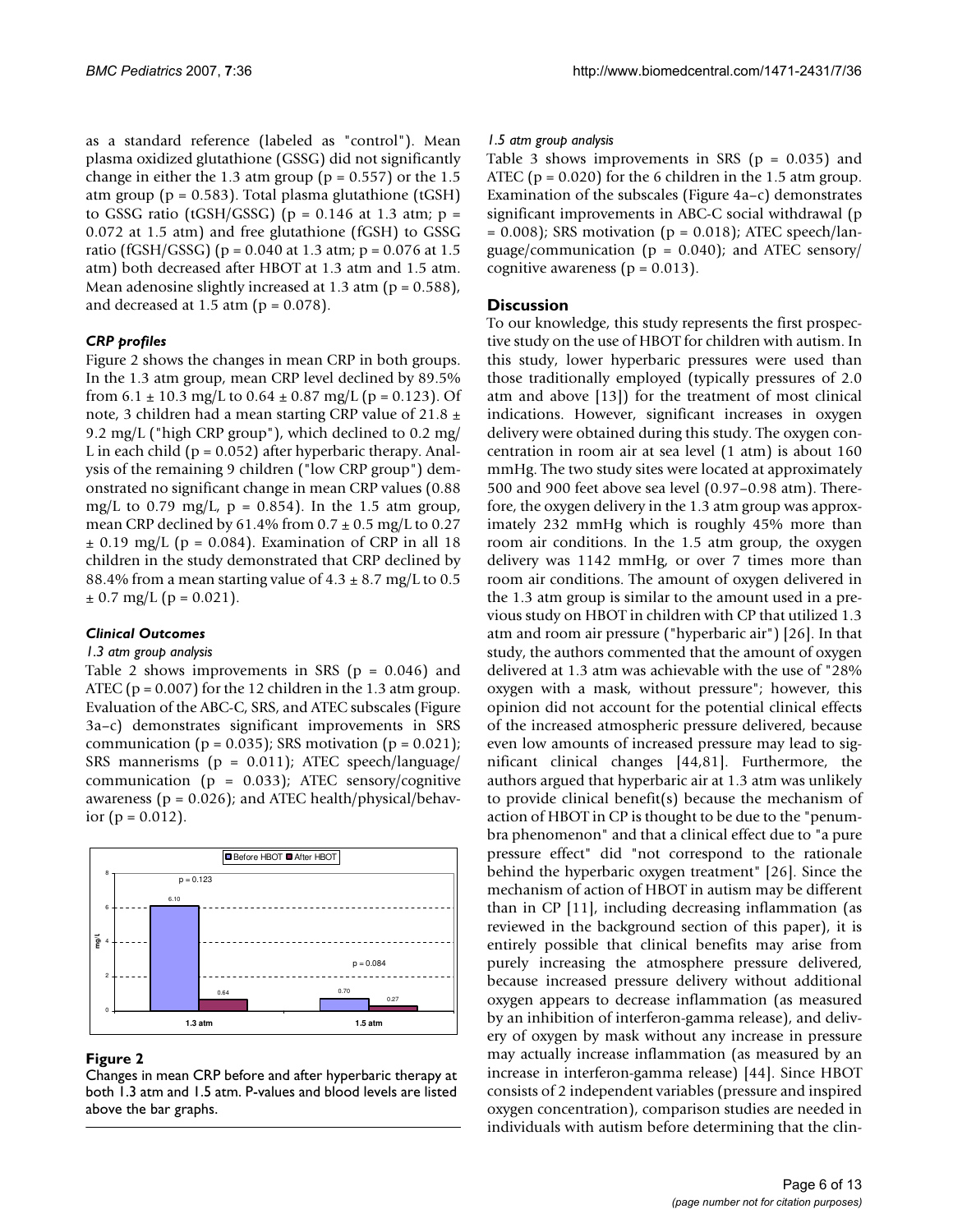| $1.3$ atm   | Mean Score Before HBOT | Mean Score After HBOT | Percentage Improvement | p-value |
|-------------|------------------------|-----------------------|------------------------|---------|
| ABC-C       | $44.4 \pm 22.0$        | $40.2 \pm 21.5$       | 9.5                    | 0.458   |
| <b>SRS</b>  | $104.3 \pm 29.8$       | $87.1 \pm 22.9$       | 16.5                   | 0.046   |
| <b>ATEC</b> | $61.4 \pm 20.8$        | $54.6 \pm 17.2$       | H.I                    | 0.007   |

**Table 2: Aggregate mean scores for 12 children at 1.3 atm, 24% oxygen**



lead to different clinical outcomes depending on the underlying disease pathophysiology. A primary goal of this study was to determine the effects of HBOT on oxidative stress markers in autistic children.

Other objectives were to measure the effects of HBOT on CRP and changes in clinical symptoms. The final intention was to examine the safety of HBOT for use in autistic children. Of note, shorter duration hyperbaric treatment times (45 minutes) were used than what is traditional (60 minutes). This was due, in part, to scheduling constraints.

ical effects of 1.3 atm and 24% oxygen are similar to those obtained by delivering oxygen by mask alone without additional pressure. In addition, further studies are needed that evaluate not only the clinical effects of hyperoxia delivered by HBOT, but also the effects of increased atmospheric pressure, because each of these effects may

# *Evaluation of the effects of HBOT on oxidative stress markers*

Recently, James et al. demonstrated that autistic children had lower levels of plasma reduced (active) GSH and increased levels of oxidized (inactive) GSH when compared to control children [51]. The mean tGSH/GSSG ratio in 73 control children was 28.2 ± 7.0 and in 80 autistic children was  $14.7 \pm 6.2$  (p < 0.0001). The mean fGSH/ GSSG ratio was  $7.9 \pm 3.5$  in control children and  $4.9 \pm 2.2$ in the autistic children ( $p < 0.0001$ ). The mean GSSG in control children was  $0.24 \pm 0.1$  µmol/L and  $0.40 \pm 0.2$  $\mu$ mol/L in the autistic children (p < 0.0001) [51]. In a previous study, these same researchers demonstrated that the addition of 800 µg folinic acid, 1000 mg of betaine, and 75 µg/kg of injectable methylcobalamin raised tGSH/ GSSG in 8 autistic children from  $7.5 \pm 2.3$  to  $28.7 \pm 7.1$  (p  $= 0.002$ ) and lowered GSSG from 0.59  $\pm$  0.2 nmol/L to  $0.25 \pm 0.05$  nmol/L (p = 0.008). These 8 children had some improvements in speech and cognition, and after these treatments, the levels of tGSH/GSSG and GSSG were both near the levels found in the control children [50].

In the current study, the mean initial tGSH/GSSG was 28.47  $\pm$  4.59 in the 1.3 atm group and 44.68  $\pm$  14.19 in the 1.5 atm group (see Figure 1b). These values are close to or higher than the values found in the control children as described above and are higher than the values described in some autistic children [50,51]. These

# **Figure 3**

0

**C**

Speech, Language, **Communication** 

10

Changes in clinical scales at 1.3 atm and 24% oxygen. Declining scores on each scale indicate clinical improvements. Scores are listed above the bar graphs at baseline (0) and after every 10 treatments (10, 20,30, and 40). P-values are listed above the bar graphs. **a**:Changes in ABC-C subscales at 1.3 atm and 24% oxygen. **b**:Changes in SRS subscales at 1.3 atm and 24% oxygen. **c**: Changes in ATEC subscales at 1.3 atm and 24% oxygen.

Sociability Sensory, Cognitive

Awareness

Health, Physical, **Behavior** 

10.7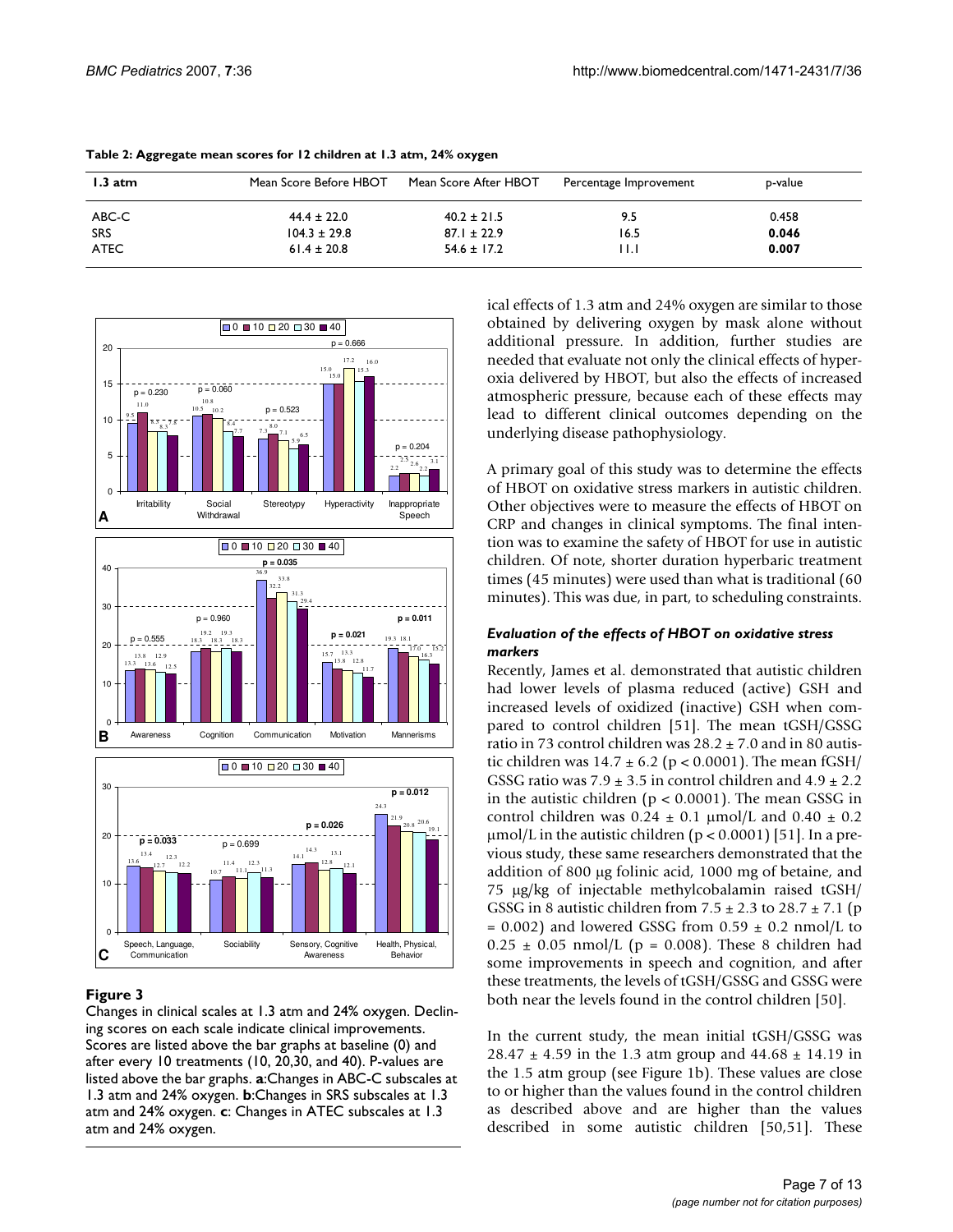| $1.5$ atm   | Mean Score Before HBOT | Mean Score After HBOT | Percentage Improvement | p-value |
|-------------|------------------------|-----------------------|------------------------|---------|
| ABC-C       | $56.3 \pm 27.3$        | $43.2 \pm 25.9$       | 23.3                   | 0.094   |
| <b>SRS</b>  | $112.3 \pm 30.9$       | $95.0 \pm 38.9$       | 15.4                   | 0.035   |
| <b>ATEC</b> | $61.2 \pm 28.0$        | $52.2 \pm 28.0$       | 14.7                   | 0.020   |

**Table 3: Aggregate mean scores for 6 children at 1.5 atm, 100% oxygen**



#### **Figure 4**

Changes in clinical scales at 1.5 atm and 100% oxygen. Declining scores on each scale indicate clinical improvements. Scoresare listed above the bar graphs at baseline (0) and after every 10 treatments (10, 20, 30, and 40). P-values are listed above the bar graphs. **a**: Changes in ABC-C subscales at 1.5 atm and 100% oxygen. **b**: Changes in SRS subscales at 1.5 atm and 100% oxygen. **c**: Changes in ATEC subscales at 1.5 atm and 100% oxygen.

increased values might be due to the therapies implemented to raise glutathione levels, including folinic acid and methylcobalamin, which many of the children were taking prior to beginning the study. Examination of the 1.3 atm group demonstrates that 7 out of 12 children were taking folinic acid, methylcobalamin, or both. In the 1.5 atm group, 5 out of the 6 children were taking folinic acid, methylcobalamin, or both. Interestingly, analysis of changes in CRP and oxidative stress markers in the children taking these 2 supplements when compared to the children not taking these 2 supplements demonstrated no statistically significant difference in changes in CRP, GSSG, tGSH/GSSG, and fGSH/GSSG (data not shown) at both 1.3 atm and 1.5 atm. In addition, analysis of score changes on the ABC-C, SRS, and ATEC showed no statistically significant difference in the children taking either or both of these 2 supplements when compared to children not taking these (data not shown). In other words, children already taking folinic acid, methylcobalamin, or both had similar changes in markers of oxidative stress, CRP, and clinical outcomes as children not taking these supplements.

In both the 1.3 atm and 1.5 atm groups, after hyperbaric treatment, the ratios of tGSH/GSSG and fGSH/GSSG were both close to the values described by James et al. in control children (see Figure 1b and 1c) and were still higher than the ratios found in most autistic children [51]. Most importantly, from an oxidative stress standpoint, the GSSG levels in both the 1.3 atm and 1.5 atm groups did not significantly change with treatment and were very near to the GSSG levels found in control children (see Figure 1a). Plasma GSSG is a reliable marker of intracellular oxidative stress because it is only exported from cells when intracellular levels exceed the redox capacity. Furthermore, plasma GSSG levels are a better indicator of intracellular oxidative stress than tGSH and fGSH [82]. Therefore, HBOT at the pressures utilized in this study did not appreciably worsen intracellular oxidative stress as measured by changes in plasma GSSG. In addition, there was a trend to lower adenosine levels in the 1.5 atm group  $(p = 0.078)$ . Elevated adenosine has been described in a subgroup of children with autism and typically leads to elevated S-adenosylhomocysteine (SAH). This is concerning because SAH inhibits most cellular methyltransferases [51]. Therefore, lowering adenosine levels could be of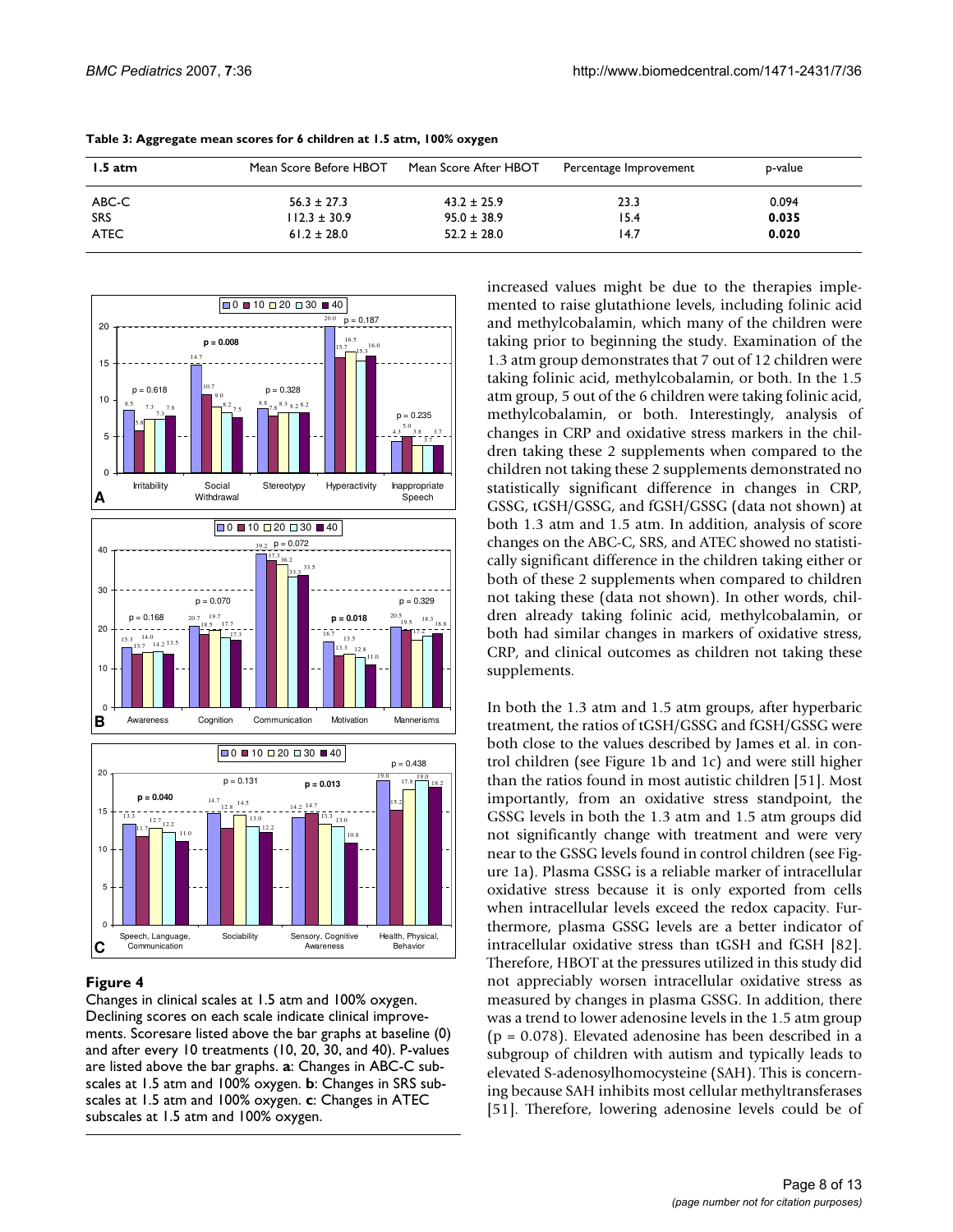clinical significance in a subgroup of autistic children with elevated adenosine levels.

Even though children in this study had similar changes in oxidative stress markers, CRP, and clinical outcomes whether or not they were taking folinic acid and/or methylcobalamin, therapies to raise glutathione levels in autistic children [50] before initiating HBOT at the pressures used in this study appear prudent. Furthermore, the use of antioxidants [83] might be beneficial in patients with conditions of increased oxidative stress before HBOT is contemplated, especially since antioxidant supplementation is generally recognized as safe. Several antioxidant supplements are known to attenuate oxidative stress induced by higher pressure HBOT (above 2.5 atm) including  $\alpha$ -lipoic acid [48], melatonin [84], N-acetylcysteine [85,86], Vitamin E [87], riboflavin [88], selenium [87,88], and glutathione [89]. Furthermore, in two double-blind studies, treatment with an antioxidant, when compared to a placebo, improved behavior in some autistic children [90,91].

# *Evaluation of the effects of HBOT on C-reactive protein*

Since some autistic children have evidence of neuroinflammation [36-38] and gastrointestinal inflammation [39,40], and since HBOT is known to possess anti-inflammatory properties [43,92] and can decrease both neuroinflammation [42] and gastrointestinal inflammation [46,47], changes in a marker of inflammation were quantified during this study. CRP was chosen (see Figure 2) because it is typically elevated with inflammation [93] and is readily available. In 3 children from the 1.3 atm group with a very high initial CRP, large improvements in mean CRP were found after treatment ( $p = 0.052$ ). The remaining 9 children in the 1.3 atm group had a small but non-significant improvement of 0.09 mg/L. However, the initial mean CRP in these 9 children was 0.88 mg/L which left little room for improvement. The 1.5 atm group showed an improvement in mean CRP of 0.43 mg/L ( $p =$ 0.084). However, since the children in the 1.5 atm group started with low initial CRP levels, dramatic improvements in CRP in these children were not possible. Only those children with an initial high CRP could experience dramatic improvements, which is what was found in this study. Pooling the data for changes in CRP values from all 18 children in this study demonstrated a significant improvement after hyperbaric therapy ( $p = 0.021$ ). Further evaluation of the effects of hyperbaric therapy on inflammation and inflammatory markers in autistic children, especially at varying pressures and oxygen concentrations, is warranted.

# *Evaluation of the effects of HBOT on clinical outcomes*

Another outcome of this study was to prospectively examine if the use of hyperbaric therapy led to improvements in clinical symptoms. From our clinical experience with using HBOT in autistic children, some parents have noted improvements in their children. In this study, an inventory of clinical symptoms affected by HBOT was created to help determine if a larger controlled trial was justified, and to investigate which assessment tools might best be utilized in designing a larger study.

The measurements of these clinical outcomes did have some inherent limitations and weaknesses. The use of parent-rated scales and the fact that parents were not blinded to the type of therapy given to their child might have introduced some bias. Furthermore, there was no placebo or control group. Therefore, the improvements found in this open-label study could be due merely to chance or to the natural development of the children. In addition, it is possible that any clinical improvements observed could have occurred as a result of the increased close interaction between the child and parent/caregiver, or motivation and/or enthusiasm that may have developed in the parent/caregiver during the course of the treatments. Because this was a pilot study, the sample sizes were small which makes it difficult to make adequate and meaningful comparisons between the 2 different pressures and oxygen concentrations used. Due to these issues, a larger doubleblind, prospective study that includes a control group and more objective outcome measures is warranted.

However, given these limitations, significant improvements in certain areas were found in both the 1.3 atm and the 1.5 atm groups. These improvements were seen in diverse areas including irritability, social withdrawal, hyperactivity, motivation, speech, and sensory/cognitive awareness (see Figures 3 and 4). This range of improvements was somewhat unexpected, but might be explained by the fact that many children with autism have cerebral hypoperfusion which can often vary in location from child to child [35] and correlates anatomically [11] with many core autistic symptoms including repetitive, selfstimulatory behavior [94], and impairments in language [95] and social interaction [34]. It is possible that HBOT might help overcome the effects of cerebral hypoperfusion by providing more oxygen to the brain [21,41], and by causing angiogenesis over time [24,92]. As previously noted, Heuser et al. showed an improvement in cerebral hypoperfusion as measured by SPECT scans in an autistic child after hyperbaric therapy at 1.3 atm [31]. Because HBOT may improve assorted areas of cerebral hypoperfusion, and since these areas may additionally differ in location from child to child, various clinical outcomes could occur. Further research into this area, utilizing HBOT combined with pre- and post-hyperbaric SPECT scans, might be useful in exploring this hypothesis further. A weak trend towards increased inappropriate speech in the 1.3 atm group (see Figure 3a) was observed;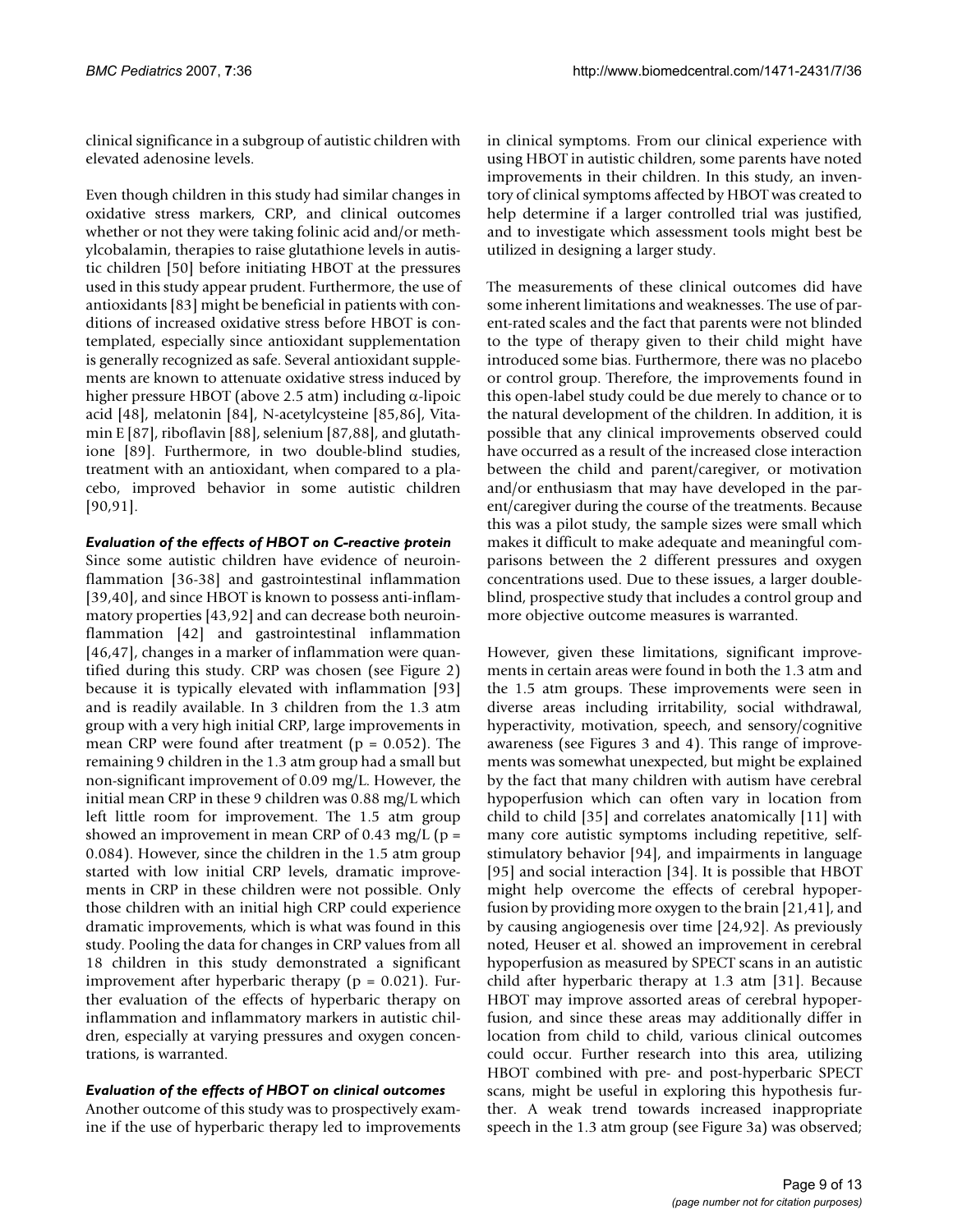this finding was not seen in the 1.5 atm group (see Figure 4a). Further study on the effects of HBOT at 1.3 atm on inappropriate speech is warranted.

# *Evaluation of the Safety of HBOT in Children with Autism*

The use of HBOT for children is generally regarded as safe, even at pressures of 2.0 atm for 2 hours per day [32]. However, to our knowledge, the safety of HBOT for autistic children had not been previously evaluated. Therefore, throughout each hyperbaric session, the children were intensively monitored. In addition, a parent or caregiver accompanied each child into the chamber, which provided additional monitoring. During this study, no significant adverse events were seen and the treatments were well tolerated. These results suggest that the hyperbaric pressures and oxygen concentrations used in this study are safe in children with autism.

# **Conclusion**

This prospective open-label pilot study in children with autism indicates, as measured by changes in plasma GSSG, that HBOT ranging from 1.3 to 1.5 atm and 24% to 100% oxygen was not significantly associated with increased intracellular oxidative stress. The use of therapies to raise glutathione levels and lower oxidative stress before beginning HBOT in individuals with autism appears prudent. Among children with high initial CRP, hyperbaric therapy led to a large improvement in CRP levels; this suggests that inflammation in these children improved with treatment. Improvements in clinical outcomes as measured by several scales were observed at both 1.3 atm and 1.5 atm. However, because this study was open-label, conclusions about the efficacy of HBOT as a treatment for autistic children cannot be drawn at this time. Definitive statements regarding the efficacy of HBOT for the treatment of children with autism must await results from future double-blind, controlled trials. Finally, HBOT was safely administered to autistic children in this study, and all participants were able to finish 40 HBOT sessions without any major adverse events.

# **List of abbreviations used**

ABC-C – Aberrant Behavior Checklist-Community

- ATEC Autism Treatment Evaluation Checklist
- atm Atmosphere
- CARS Childhood Autism Rating Scale
- CP Cerebral palsy
- CRP C-reactive protein
- fGSH Free glutathione

### GSH – Glutathione

GSSG – Oxidized glutathione

HBOT – Hyperbaric oxygen therapy

NS – not statistically significant

PDD-NOS – Pervasive Developmental Disorder – Not Otherwise Specified

- SAH S-adenosylhomocysteine
- SOD Superoxide dismutase

SPECT – Single photon emission computed tomography

- SRS Social Responsiveness Scale
- tGSH Total glutathione

# **Competing interests**

DR, LR, and EM received funding and reimbursement from the International Hyperbarics Association in conjunction with this study. Both DR and EM treat individuals with HBOT in their clinical practices and derive revenue from HBOT. The remaining authors (SJJ and SM) declare that they have no competing interests.

# **Authors' contributions**

DR and LR conceived of the study and the study design. SJJ and SM carried out the oxidative stress marker analysis. DR, LR, EM oversaw the hyperbaric treatments. DR, SJJ, LR, and EM contributed to the drafting of the manuscript. All authors read and approved the final manuscript.

### **Acknowledgements**

The authors thank Dr. Jeff Bradstreet, Dr. Paul Harch, Mr. Michael Haynes, Dr. Jim Neubrander, Dr. Jon Pangborn, Dr. Lauren Underwood, and Dr. Kyle Van Dyke for reviewing this manuscript and offering advice. Our gratitude goes to Susan Robinson for data collection and study coordination at the Advocates for Children site. We appreciate the work of our HBOT technicians: Catherine Adams, Kelly Concklin, Leigh Cooper, and Jordan Robinson. We are grateful for the work of Shannon Kenitz of the International Hyperbarics Association (IHA) for an unrestricted grant which funded the study, which included use of chambers and funding for all blood analysis and hyperbaric technician salaries during the study. The IHA had no role in the study design, collection, analysis, interpretation of data, writing of the manuscript, or in the decision to submit the manuscript for publication. We especially thank the parents of the children in our study who provided multiple pages of observations for analysis.

### **References**

1. CDC: **Centers for Disease Control and Prevention. Prevalence of autism spectrum disorders – autism and developmental disabilities monitoring network, six cities, United States. 2000.** *MMWR* 2007, **56:**1-40.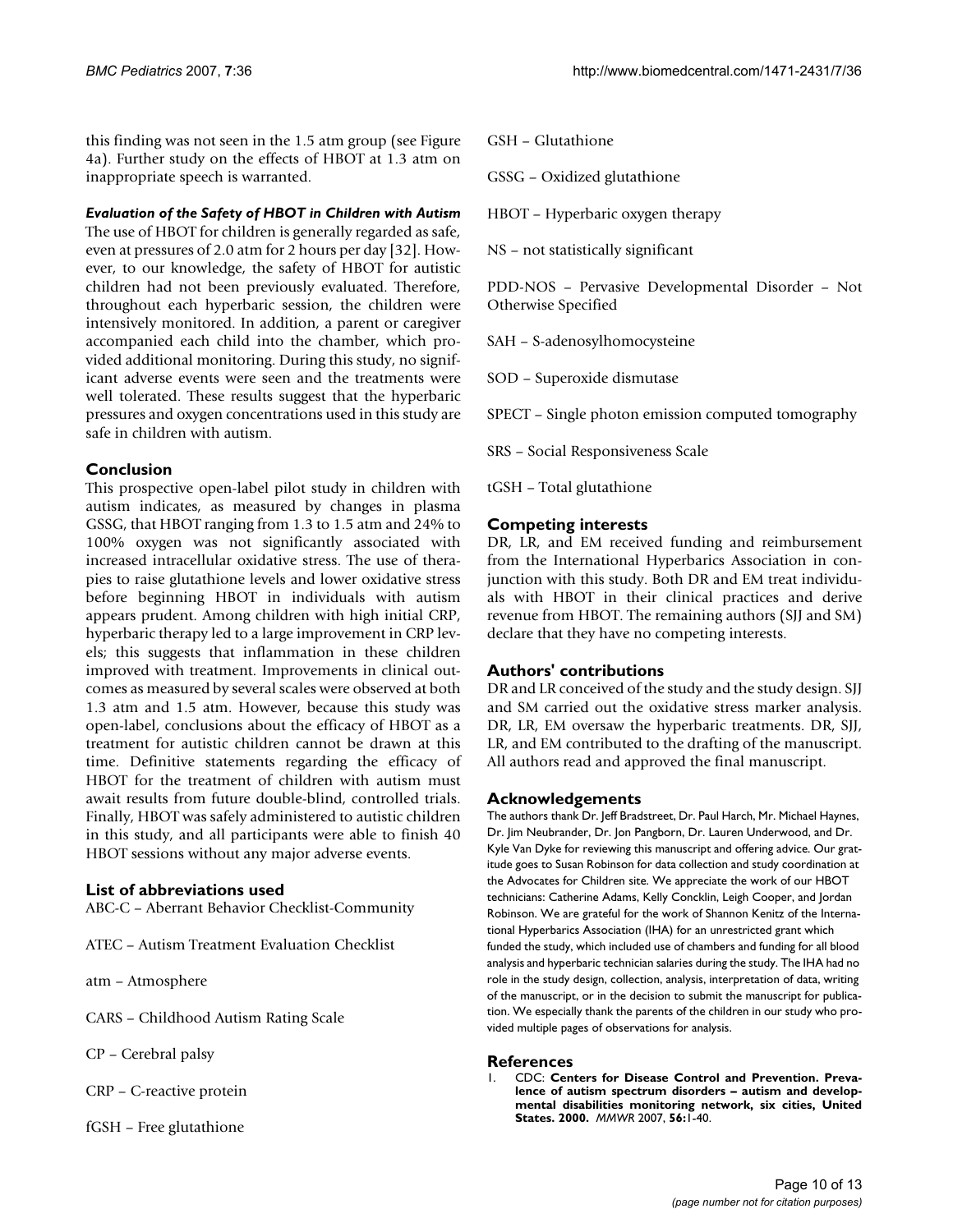- 2. **American Psychiatric Association: Diagnostic and Statistical Manual of Mental Disorders.** 4th edition. Washington, DC: American Psychiatric Press; 1994.
- 3. Muhle R, Trentacoste SV, Rapin I: **[The genetics of autism.](http://www.ncbi.nlm.nih.gov/entrez/query.fcgi?cmd=Retrieve&db=PubMed&dopt=Abstract&list_uids=15121991)** *Pediatrics* 2004, **113(5):**e472-486.
- 4. Charman T, Taylor E, Drew A, Cockerill H, Brown JA, Baird G: **[Out](http://www.ncbi.nlm.nih.gov/entrez/query.fcgi?cmd=Retrieve&db=PubMed&dopt=Abstract&list_uids=15845130)come at 7 years of children diagnosed with autism at age 2: [predictive validity of assessments conducted at 2 and 3 years](http://www.ncbi.nlm.nih.gov/entrez/query.fcgi?cmd=Retrieve&db=PubMed&dopt=Abstract&list_uids=15845130) [of age and pattern of symptom change over time.](http://www.ncbi.nlm.nih.gov/entrez/query.fcgi?cmd=Retrieve&db=PubMed&dopt=Abstract&list_uids=15845130)** *J Child Psychol Psychiatry* 2005, **46(5):**500-513.
- 5. Lord C, Risi S, DiLavore PS, Shulman C, Thurm A, Pickles A: **[Autism](http://www.ncbi.nlm.nih.gov/entrez/query.fcgi?cmd=Retrieve&db=PubMed&dopt=Abstract&list_uids=16754843) [from 2 to 9 years of age.](http://www.ncbi.nlm.nih.gov/entrez/query.fcgi?cmd=Retrieve&db=PubMed&dopt=Abstract&list_uids=16754843)** *Arch Gen Psychiatry* 2006, **63(6):**694-701.
- 6. Baird G, Charman T, Baron-Cohen S, Cox A, Swettenham J, Wheelwright S, Drew A: **[A screening instrument for autism at 18](http://www.ncbi.nlm.nih.gov/entrez/query.fcgi?cmd=Retrieve&db=PubMed&dopt=Abstract&list_uids=10846303) [months of age: a 6-year follow-up study.](http://www.ncbi.nlm.nih.gov/entrez/query.fcgi?cmd=Retrieve&db=PubMed&dopt=Abstract&list_uids=10846303)** *J Am Acad Child Adolesc Psychiatry* 2000, **39(6):**694-702.
- 7. Bertrand J, Mars A, Boyle C, Bove F, Yeargin-Allsopp M, Decoufle P: **[Prevalence of autism in a United States population: the](http://www.ncbi.nlm.nih.gov/entrez/query.fcgi?cmd=Retrieve&db=PubMed&dopt=Abstract&list_uids=11694696) [Brick Township, New Jersey, investigation.](http://www.ncbi.nlm.nih.gov/entrez/query.fcgi?cmd=Retrieve&db=PubMed&dopt=Abstract&list_uids=11694696)** *Pediatrics* 2001, **108(5):**1155-1161.
- 8. Chakrabarti S, Fombonne E: **[Pervasive developmental disorders](http://www.ncbi.nlm.nih.gov/entrez/query.fcgi?cmd=Retrieve&db=PubMed&dopt=Abstract&list_uids=11427137) [in preschool children.](http://www.ncbi.nlm.nih.gov/entrez/query.fcgi?cmd=Retrieve&db=PubMed&dopt=Abstract&list_uids=11427137)** *JAMA* 2001, **285(24):**3093-3099.
- 9. Wong HH, Smith RG: **[Patterns of complementary and alterna](http://www.ncbi.nlm.nih.gov/entrez/query.fcgi?cmd=Retrieve&db=PubMed&dopt=Abstract&list_uids=16897395)[tive medical therapy use in children diagnosed with autism](http://www.ncbi.nlm.nih.gov/entrez/query.fcgi?cmd=Retrieve&db=PubMed&dopt=Abstract&list_uids=16897395) [spectrum disorders.](http://www.ncbi.nlm.nih.gov/entrez/query.fcgi?cmd=Retrieve&db=PubMed&dopt=Abstract&list_uids=16897395)** *J Autism Dev Disord* 2006, **36(7):**901-909.
- 10. Rossignol DA, Rossignol LW: **[Hyperbaric oxygen therapy may](http://www.ncbi.nlm.nih.gov/entrez/query.fcgi?cmd=Retrieve&db=PubMed&dopt=Abstract&list_uids=16554123) [improve symptoms in autistic children.](http://www.ncbi.nlm.nih.gov/entrez/query.fcgi?cmd=Retrieve&db=PubMed&dopt=Abstract&list_uids=16554123)** *Med Hypotheses* 2006, **67(2):**216-228.
- 11. Rossignol DA: **[Hyperbaric oxygen therapy might improve cer](http://www.ncbi.nlm.nih.gov/entrez/query.fcgi?cmd=Retrieve&db=PubMed&dopt=Abstract&list_uids=17141962)[tain pathophysiological findings in autism.](http://www.ncbi.nlm.nih.gov/entrez/query.fcgi?cmd=Retrieve&db=PubMed&dopt=Abstract&list_uids=17141962)** *Med Hypotheses* 2007, **68(6):**1208-1227.
- 12. Feldmeier JJ, Chairman and Editor: Hyperbaric oxygen 2003: indi**cations and results: the hyperbaric oxygen therapy committee report.** Kensington, MD: Undersea and Hyperbaric Medicine Society; 2003.
- 13. Leach RM, Rees PJ, Wilmshurst P: **[Hyperbaric oxygen therapy.](http://www.ncbi.nlm.nih.gov/entrez/query.fcgi?cmd=Retrieve&db=PubMed&dopt=Abstract&list_uids=9784458)** *BMJ* 1998, **317(7166):**1140-1143.
- 14. Moss MC, Scholey AB, Wesnes K: **[Oxygen administration selec](http://www.ncbi.nlm.nih.gov/entrez/query.fcgi?cmd=Retrieve&db=PubMed&dopt=Abstract&list_uids=9694523)tively enhances cognitive performance in healthy young [adults: a placebo-controlled double-blind crossover study.](http://www.ncbi.nlm.nih.gov/entrez/query.fcgi?cmd=Retrieve&db=PubMed&dopt=Abstract&list_uids=9694523)** *Psychopharmacology (Berl)* 1998, **138(1):**27-33.
- 15. Jacobs EA, Winter PM, Alvis HJ, Small SM: **[Hyperoxygenation](http://www.ncbi.nlm.nih.gov/entrez/query.fcgi?cmd=Retrieve&db=PubMed&dopt=Abstract&list_uids=4897016) [effect on cognitive functioning in the aged.](http://www.ncbi.nlm.nih.gov/entrez/query.fcgi?cmd=Retrieve&db=PubMed&dopt=Abstract&list_uids=4897016)** *N Engl J Med* 1969, **281(14):**753-757.
- Rockswold GL, Ford SE, Anderson DC, Bergman TA, Sherman RE: **[Results of a prospective randomized trial for treatment of](http://www.ncbi.nlm.nih.gov/entrez/query.fcgi?cmd=Retrieve&db=PubMed&dopt=Abstract&list_uids=1588426) [severely brain-injured patients with hyperbaric oxygen.](http://www.ncbi.nlm.nih.gov/entrez/query.fcgi?cmd=Retrieve&db=PubMed&dopt=Abstract&list_uids=1588426)** *J Neurosurg* 1992, **76(6):**929-934.
- 17. Golden ZL, Neubauer R, Golden CJ, Greene L, Marsh J, Mleko A: **[Improvement in cerebral metabolism in chronic brain injury](http://www.ncbi.nlm.nih.gov/entrez/query.fcgi?cmd=Retrieve&db=PubMed&dopt=Abstract&list_uids=12325401)**<br>**after hyperbaric oxygen therapy.** Int I Neurosci 2002. [after hyperbaric oxygen therapy.](http://www.ncbi.nlm.nih.gov/entrez/query.fcgi?cmd=Retrieve&db=PubMed&dopt=Abstract&list_uids=12325401) **112(2):**119-131.
- 18. Shi XY, Tang ZQ, Sun D, He XJ: **[Evaluation of hyperbaric oxygen](http://www.ncbi.nlm.nih.gov/entrez/query.fcgi?cmd=Retrieve&db=PubMed&dopt=Abstract&list_uids=17199942) [treatment of neuropsychiatric disorders following traumatic](http://www.ncbi.nlm.nih.gov/entrez/query.fcgi?cmd=Retrieve&db=PubMed&dopt=Abstract&list_uids=17199942) [brain injury.](http://www.ncbi.nlm.nih.gov/entrez/query.fcgi?cmd=Retrieve&db=PubMed&dopt=Abstract&list_uids=17199942)** *Chin Med J (Engl)* 2006, **119(23):**1978-1982.
- Golden Z, Golden CJ, Neubauer RA: [Improving neuropsycholog](http://www.ncbi.nlm.nih.gov/entrez/query.fcgi?cmd=Retrieve&db=PubMed&dopt=Abstract&list_uids=17071569)**[ical function after chronic brain injury with hyperbaric oxy](http://www.ncbi.nlm.nih.gov/entrez/query.fcgi?cmd=Retrieve&db=PubMed&dopt=Abstract&list_uids=17071569)[gen.](http://www.ncbi.nlm.nih.gov/entrez/query.fcgi?cmd=Retrieve&db=PubMed&dopt=Abstract&list_uids=17071569)** *Disabil Rehabil* 2006, **28(22):**1379-1386.
- 20. Hardy P, Johnston KM, De Beaumont L, Montgomery DL, Lecomte JM, Soucy JP, Bourbonnais D, Lassonde M: **[Pilot case study of the](http://www.ncbi.nlm.nih.gov/entrez/query.fcgi?cmd=Retrieve&db=PubMed&dopt=Abstract&list_uids=17234213) [therapeutic potential of hyperbaric oxygen therapy on](http://www.ncbi.nlm.nih.gov/entrez/query.fcgi?cmd=Retrieve&db=PubMed&dopt=Abstract&list_uids=17234213) [chronic brain injury.](http://www.ncbi.nlm.nih.gov/entrez/query.fcgi?cmd=Retrieve&db=PubMed&dopt=Abstract&list_uids=17234213)** *J Neurol Sci* 2007, **253(1–2):**94-105.
- 21. Neubauer RA, James P: **[Cerebral oxygenation and the recover](http://www.ncbi.nlm.nih.gov/entrez/query.fcgi?cmd=Retrieve&db=PubMed&dopt=Abstract&list_uids=9584921)[able brain.](http://www.ncbi.nlm.nih.gov/entrez/query.fcgi?cmd=Retrieve&db=PubMed&dopt=Abstract&list_uids=9584921)** *Neurol Res* 1998, **20(Suppl 1):**S33-36.
- 22. Neubauer RA, Gottlieb SF, Miale A Jr: **[Identification of hypomet](http://www.ncbi.nlm.nih.gov/entrez/query.fcgi?cmd=Retrieve&db=PubMed&dopt=Abstract&list_uids=1617842)[abolic areas in the brain using brain imaging and hyperbaric](http://www.ncbi.nlm.nih.gov/entrez/query.fcgi?cmd=Retrieve&db=PubMed&dopt=Abstract&list_uids=1617842) [oxygen.](http://www.ncbi.nlm.nih.gov/entrez/query.fcgi?cmd=Retrieve&db=PubMed&dopt=Abstract&list_uids=1617842)** *Clin Nucl Med* 1992, **17(6):**477-481.
- Stoller KP: [Quantification of neurocognitive changes before,](http://www.ncbi.nlm.nih.gov/entrez/query.fcgi?cmd=Retrieve&db=PubMed&dopt=Abstract&list_uids=16166387) **[during, and after hyperbaric oxygen therapy in a case of fetal](http://www.ncbi.nlm.nih.gov/entrez/query.fcgi?cmd=Retrieve&db=PubMed&dopt=Abstract&list_uids=16166387) [alcohol syndrome.](http://www.ncbi.nlm.nih.gov/entrez/query.fcgi?cmd=Retrieve&db=PubMed&dopt=Abstract&list_uids=16166387)** *Pediatrics* 2005, **116(4):**e586-591.
- 24. Harch PG, Kriedt C, Van Meter KW, Sutherland RJ: **[Hyperbaric](http://www.ncbi.nlm.nih.gov/entrez/query.fcgi?cmd=Retrieve&db=PubMed&dopt=Abstract&list_uids=17869230) [oxygen therapy improves spatial learning and memory in a](http://www.ncbi.nlm.nih.gov/entrez/query.fcgi?cmd=Retrieve&db=PubMed&dopt=Abstract&list_uids=17869230) [rat model of chronic traumatic brain injury.](http://www.ncbi.nlm.nih.gov/entrez/query.fcgi?cmd=Retrieve&db=PubMed&dopt=Abstract&list_uids=17869230)** *Brain Res* 2007, **1174:**120-129.
- 25. Montgomery D, Goldberg J, Amar M, Lacroix V, Lecomte J, Lambert J, Vanasse M, Marois P: **[Effects of hyperbaric oxygen therapy on](http://www.ncbi.nlm.nih.gov/entrez/query.fcgi?cmd=Retrieve&db=PubMed&dopt=Abstract&list_uids=10642070)**

**[children with spastic diplegic cerebral palsy: a pilot project.](http://www.ncbi.nlm.nih.gov/entrez/query.fcgi?cmd=Retrieve&db=PubMed&dopt=Abstract&list_uids=10642070)** *Undersea Hyperb Med* 1999, **26(4):**235-242.

- 26. Collet JP, Vanasse M, Marois P, Amar M, Goldberg J, Lambert J, Lassonde M, Hardy P, Fortin J, Tremblay SD, Montgomery D, Lacroix J, Robinson A, Majnemer A: **[Hyperbaric oxygen for children with](http://www.ncbi.nlm.nih.gov/entrez/query.fcgi?cmd=Retrieve&db=PubMed&dopt=Abstract&list_uids=11558483) [cerebral palsy: a randomised multicentre trial. HBO-CP](http://www.ncbi.nlm.nih.gov/entrez/query.fcgi?cmd=Retrieve&db=PubMed&dopt=Abstract&list_uids=11558483) [Research Group.](http://www.ncbi.nlm.nih.gov/entrez/query.fcgi?cmd=Retrieve&db=PubMed&dopt=Abstract&list_uids=11558483)** *Lancet* 2001, **357(9256):**582-586.
- 27. Sethi A, Mukherjee A: **To see the efficacy of hyperbaric oxygen therapy in gross motor abilities of cerebral palsy children of 2–5 years, given initially as an adjunct to occupational therapy.** *The Indian Journal of Occupational Therapy* 2003, **25(1):**7-11.
- 28. Waalkes P, Fitzpatrick DT, Stankus S, Topolski R: **Adjunctive HBO treatment of children with cerebral anoxic injury.** *Army Medical Department Journal* 2002, **April-June:**13-21.
- 29. Marois P, Vanasse M: **[Hyperbaric oxygen therapy and cerebral](http://www.ncbi.nlm.nih.gov/entrez/query.fcgi?cmd=Retrieve&db=PubMed&dopt=Abstract&list_uids=12948335) [palsy.](http://www.ncbi.nlm.nih.gov/entrez/query.fcgi?cmd=Retrieve&db=PubMed&dopt=Abstract&list_uids=12948335)** *Dev Med Child Neurol* 2003, **45(9):**646-647.
- Bennett M, Newton H: [Hyperbaric oxygen therapy and cere](http://www.ncbi.nlm.nih.gov/entrez/query.fcgi?cmd=Retrieve&db=PubMed&dopt=Abstract&list_uids=17520857)**[bral palsy – where to now?](http://www.ncbi.nlm.nih.gov/entrez/query.fcgi?cmd=Retrieve&db=PubMed&dopt=Abstract&list_uids=17520857)** *Undersea Hyperb Med* 2007, **34(2):**69-74.
- 31. Heuser G, Heuser SA, Rodelander D, Aguilera O, Uszler M: **Treatment of neurologically impaired adults and children with "mild" hyperbaric oxygenation (1.3 ATM and 24% oxygen).** In *Hyperbaric oxygenation for cerebral palsy and the brain-injured child* Edited by: Joiner JT. Flagstaff, Arizona: Best Publications; 2002.
- 32. Ashamalla HL, Thom SR, Goldwein JW: **[Hyperbaric oxygen ther](http://www.ncbi.nlm.nih.gov/entrez/query.fcgi?cmd=Retrieve&db=PubMed&dopt=Abstract&list_uids=8635114)[apy for the treatment of radiation-induced sequelae in chil](http://www.ncbi.nlm.nih.gov/entrez/query.fcgi?cmd=Retrieve&db=PubMed&dopt=Abstract&list_uids=8635114)[dren. The University of Pennsylvania experience.](http://www.ncbi.nlm.nih.gov/entrez/query.fcgi?cmd=Retrieve&db=PubMed&dopt=Abstract&list_uids=8635114)** *Cancer* 1996, **77(11):**2407-2412.
- 33. Zilbovicius M, Boddaert N, Belin P, Poline JB, Remy P, Mangin JF, Thivard L, Barthelemy C, Samson Y: **[Temporal lobe dysfunction in](http://www.ncbi.nlm.nih.gov/entrez/query.fcgi?cmd=Retrieve&db=PubMed&dopt=Abstract&list_uids=11097965) [childhood autism: a PET study. Positron emission tomogra](http://www.ncbi.nlm.nih.gov/entrez/query.fcgi?cmd=Retrieve&db=PubMed&dopt=Abstract&list_uids=11097965)[phy.](http://www.ncbi.nlm.nih.gov/entrez/query.fcgi?cmd=Retrieve&db=PubMed&dopt=Abstract&list_uids=11097965)** *Am J Psychiatry* 2000, **157(12):**1988-1993.
- 34. Ohnishi T, Matsuda H, Hashimoto T, Kunihiro T, Nishikawa M, Uema T, Sasaki M: **[Abnormal regional cerebral blood flow in child](http://www.ncbi.nlm.nih.gov/entrez/query.fcgi?cmd=Retrieve&db=PubMed&dopt=Abstract&list_uids=10960047)[hood autism.](http://www.ncbi.nlm.nih.gov/entrez/query.fcgi?cmd=Retrieve&db=PubMed&dopt=Abstract&list_uids=10960047)** *Brain* 2000, **123(Pt 9):**1838-1844.
- Boddaert N, Zilbovicius M: [Functional neuroimaging and child](http://www.ncbi.nlm.nih.gov/entrez/query.fcgi?cmd=Retrieve&db=PubMed&dopt=Abstract&list_uids=11819054)**[hood autism.](http://www.ncbi.nlm.nih.gov/entrez/query.fcgi?cmd=Retrieve&db=PubMed&dopt=Abstract&list_uids=11819054)** *Pediatr Radiol* 2002, **32(1):**1-7.
- 36. Vargas DL, Nascimbene C, Krishnan C, Zimmerman AW, Pardo CA: **[Neuroglial activation and neuroinflammation in the brain of](http://www.ncbi.nlm.nih.gov/entrez/query.fcgi?cmd=Retrieve&db=PubMed&dopt=Abstract&list_uids=15546155) [patients with autism.](http://www.ncbi.nlm.nih.gov/entrez/query.fcgi?cmd=Retrieve&db=PubMed&dopt=Abstract&list_uids=15546155)** *Ann Neurol* 2005, **57(1):**67-81.
- Pardo CA, Vargas DL, Zimmerman AW: **[Immunity, neuroglia and](http://www.ncbi.nlm.nih.gov/entrez/query.fcgi?cmd=Retrieve&db=PubMed&dopt=Abstract&list_uids=16401547)**<br>neuroinflammation in autism. Int Rev Psychiatry 2005, **[neuroinflammation in autism.](http://www.ncbi.nlm.nih.gov/entrez/query.fcgi?cmd=Retrieve&db=PubMed&dopt=Abstract&list_uids=16401547) 17(6):**485-495.
- 38. Laurence JA, Fatemi SH: **[Glial fibrillary acidic protein is elevated](http://www.ncbi.nlm.nih.gov/entrez/query.fcgi?cmd=Retrieve&db=PubMed&dopt=Abstract&list_uids=16147953) [in superior frontal, parietal and cerebellar cortices of autistic](http://www.ncbi.nlm.nih.gov/entrez/query.fcgi?cmd=Retrieve&db=PubMed&dopt=Abstract&list_uids=16147953) [subjects.](http://www.ncbi.nlm.nih.gov/entrez/query.fcgi?cmd=Retrieve&db=PubMed&dopt=Abstract&list_uids=16147953)** *Cerebellum* 2005, **4(3):**206-210.
- 39. Uhlmann V, Martin CM, Sheils O, Pilkington L, Silva I, Killalea A, Murch SB, Walker-Smith J, Thomson M, Wakefield AJ, O'Leary JJ: **[Potential](http://www.ncbi.nlm.nih.gov/entrez/query.fcgi?cmd=Retrieve&db=PubMed&dopt=Abstract&list_uids=11950955) [viral pathogenic mechanism for new variant inflammatory](http://www.ncbi.nlm.nih.gov/entrez/query.fcgi?cmd=Retrieve&db=PubMed&dopt=Abstract&list_uids=11950955) [bowel disease.](http://www.ncbi.nlm.nih.gov/entrez/query.fcgi?cmd=Retrieve&db=PubMed&dopt=Abstract&list_uids=11950955)** *Mol Pathol* 2002, **55(2):**84-90.
- Furlano RI, Anthony A, Day R, Brown A, McGarvey L, Thomson MA, Davies SE, Berelowitz M, Forbes A, Wakefield AJ, Walker-Smith JA, Murch SH: **[Colonic CD8 and gamma delta T-cell infiltration](http://www.ncbi.nlm.nih.gov/entrez/query.fcgi?cmd=Retrieve&db=PubMed&dopt=Abstract&list_uids=11241044) [with epithelial damage in children with autism.](http://www.ncbi.nlm.nih.gov/entrez/query.fcgi?cmd=Retrieve&db=PubMed&dopt=Abstract&list_uids=11241044)** *J Pediatr* 2001, **138(3):**366-372.
- 41. Sheffield PJ, Davis JC: **[Application of hyperbaric oxygen therapy](http://www.ncbi.nlm.nih.gov/entrez/query.fcgi?cmd=Retrieve&db=PubMed&dopt=Abstract&list_uids=971162) [in a case of prolonged cerebral hypoxia following rapid](http://www.ncbi.nlm.nih.gov/entrez/query.fcgi?cmd=Retrieve&db=PubMed&dopt=Abstract&list_uids=971162) [decompression.](http://www.ncbi.nlm.nih.gov/entrez/query.fcgi?cmd=Retrieve&db=PubMed&dopt=Abstract&list_uids=971162)** *Aviat Space Environ Med* 1976, **47(7):**759-762.
- 42. Vlodavsky E, Palzur E, Soustiel JF: **[Hyperbaric oxygen therapy](http://www.ncbi.nlm.nih.gov/entrez/query.fcgi?cmd=Retrieve&db=PubMed&dopt=Abstract&list_uids=16409552) reduces neuroinflammation and expression of matrix metal[loproteinase-9 in the rat model of traumatic brain injury.](http://www.ncbi.nlm.nih.gov/entrez/query.fcgi?cmd=Retrieve&db=PubMed&dopt=Abstract&list_uids=16409552)** *Neuropathol Appl Neurobiol* 2006, **32(1):**40-50.
- Sumen G, Cimsit M, Eroglu L: [Hyperbaric oxygen treatment](http://www.ncbi.nlm.nih.gov/entrez/query.fcgi?cmd=Retrieve&db=PubMed&dopt=Abstract&list_uids=11728435) **[reduces carrageenan-induced acute inflammation in rats.](http://www.ncbi.nlm.nih.gov/entrez/query.fcgi?cmd=Retrieve&db=PubMed&dopt=Abstract&list_uids=11728435)** *Eur J Pharmacol* 2001, **431(2):**265-268.
- 44. Granowitz EV, Skulsky EJ, Benson RM, Wright J, Garb JL, Cohen ER, Smithline EC, Brown RB: **[Exposure to increased pressure or](http://www.ncbi.nlm.nih.gov/entrez/query.fcgi?cmd=Retrieve&db=PubMed&dopt=Abstract&list_uids=12670123) [hyperbaric oxygen suppresses interferon-gamma secretion](http://www.ncbi.nlm.nih.gov/entrez/query.fcgi?cmd=Retrieve&db=PubMed&dopt=Abstract&list_uids=12670123) [in whole blood cultures of healthy humans.](http://www.ncbi.nlm.nih.gov/entrez/query.fcgi?cmd=Retrieve&db=PubMed&dopt=Abstract&list_uids=12670123)** *Undersea Hyperb Med* 2002, **29(3):**216-225.
- 45. Wilson HD, Wilson JR, Fuchs PN: **[Hyperbaric oxygen treatment](http://www.ncbi.nlm.nih.gov/entrez/query.fcgi?cmd=Retrieve&db=PubMed&dopt=Abstract&list_uids=16750177) [decreases inflammation and mechanical hypersensitivity in](http://www.ncbi.nlm.nih.gov/entrez/query.fcgi?cmd=Retrieve&db=PubMed&dopt=Abstract&list_uids=16750177) [an animal model of inflammatory pain.](http://www.ncbi.nlm.nih.gov/entrez/query.fcgi?cmd=Retrieve&db=PubMed&dopt=Abstract&list_uids=16750177)** *Brain Res* 2006, **1098(1):**126-128.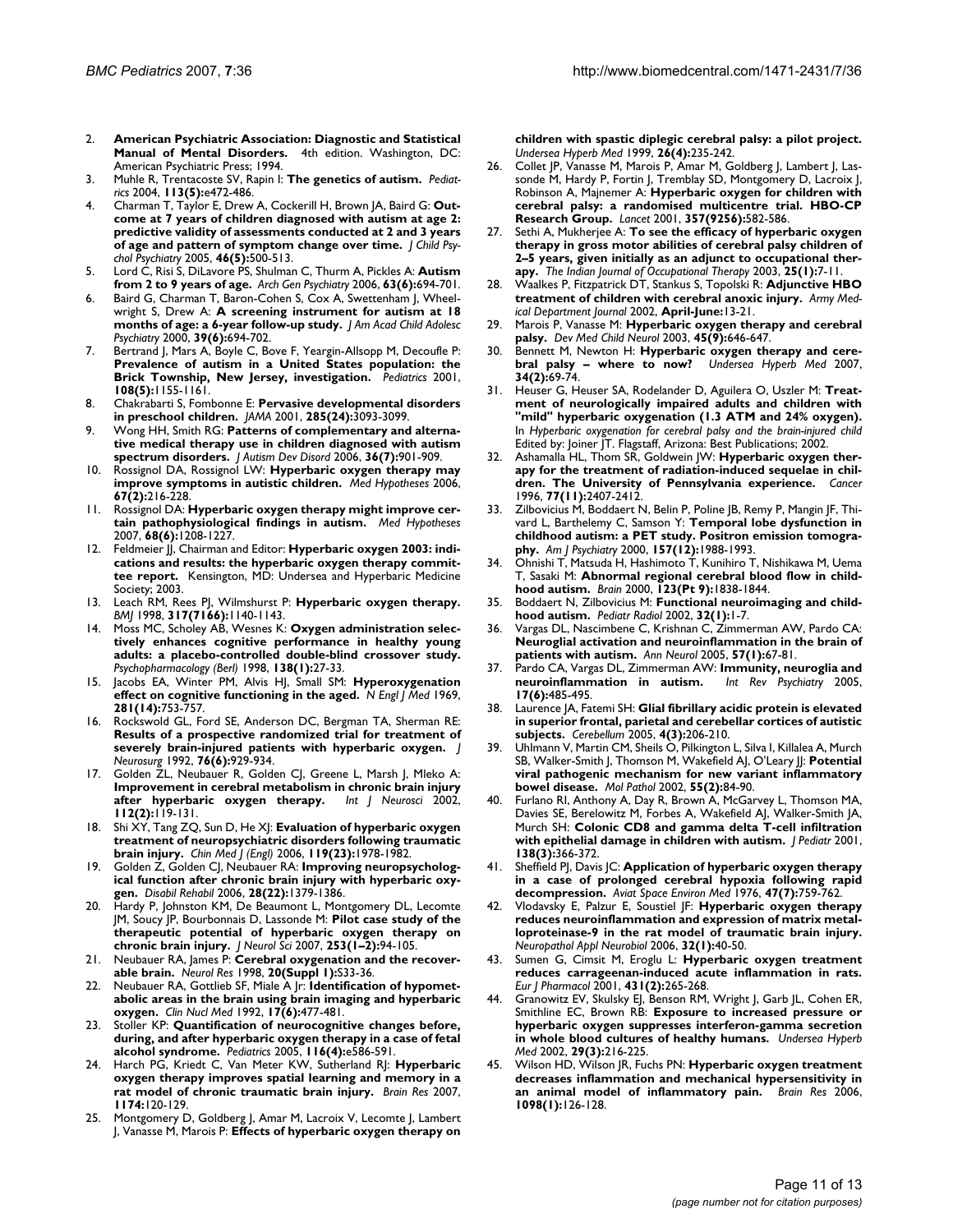- 46. Takeshima F, Makiyama K, Doi T: **[Hyperbaric oxygen as adjunct](http://www.ncbi.nlm.nih.gov/entrez/query.fcgi?cmd=Retrieve&db=PubMed&dopt=Abstract&list_uids=10566754) [therapy for Crohn's intractable enteric ulcer.](http://www.ncbi.nlm.nih.gov/entrez/query.fcgi?cmd=Retrieve&db=PubMed&dopt=Abstract&list_uids=10566754)** *Am J Gastroenterol* 1999, **94(11):**3374-3375.
- 47. Buchman AL, Fife C, Torres C, Smith L, Aristizibal J: **[Hyperbaric](http://www.ncbi.nlm.nih.gov/entrez/query.fcgi?cmd=Retrieve&db=PubMed&dopt=Abstract&list_uids=11588553) [oxygen therapy for severe ulcerative colitis.](http://www.ncbi.nlm.nih.gov/entrez/query.fcgi?cmd=Retrieve&db=PubMed&dopt=Abstract&list_uids=11588553)** *J Clin Gastroenterol* 2001, **33(4):**337-339.
- 48. Alleva R, Nasole E, Di Donato F, Borghi B, Neuzil J, Tomasetti M: **alpha-Lipoic acid supplementation inhibits oxidative dam[age, accelerating chronic wound healing in patients undergo](http://www.ncbi.nlm.nih.gov/entrez/query.fcgi?cmd=Retrieve&db=PubMed&dopt=Abstract&list_uids=15950945)[ing hyperbaric oxygen therapy.](http://www.ncbi.nlm.nih.gov/entrez/query.fcgi?cmd=Retrieve&db=PubMed&dopt=Abstract&list_uids=15950945)** *Biochem Biophys Res Commun* 2005, **333(2):**404-410.
- 49. Chauhan A, Chauhan V: **[Oxidative stress in autism.](http://www.ncbi.nlm.nih.gov/entrez/query.fcgi?cmd=Retrieve&db=PubMed&dopt=Abstract&list_uids=16766163)** *Pathophysiology* 2006, **13(3):**171-181.
- 50. James SJ, Cutler P, Melnyk S, Jernigan S, Janak L, Gaylor DW, Neubrander JA: **[Metabolic biomarkers of increased oxidative](http://www.ncbi.nlm.nih.gov/entrez/query.fcgi?cmd=Retrieve&db=PubMed&dopt=Abstract&list_uids=15585776) [stress and impaired methylation capacity in children with](http://www.ncbi.nlm.nih.gov/entrez/query.fcgi?cmd=Retrieve&db=PubMed&dopt=Abstract&list_uids=15585776) [autism.](http://www.ncbi.nlm.nih.gov/entrez/query.fcgi?cmd=Retrieve&db=PubMed&dopt=Abstract&list_uids=15585776)** *Am J Clin Nutr* 2004, **80(6):**1611-1617.
- 51. James SJ, Melnyk S, Jernigan S, Cleves MA, Halsted CH, Wong DH, Cutler P, Bock K, Boris M, Bradstreet JJ, Baker SM, Gaylor DW: **[Met](http://www.ncbi.nlm.nih.gov/entrez/query.fcgi?cmd=Retrieve&db=PubMed&dopt=Abstract&list_uids=16917939)[abolic endophenotype and related genotypes are associated](http://www.ncbi.nlm.nih.gov/entrez/query.fcgi?cmd=Retrieve&db=PubMed&dopt=Abstract&list_uids=16917939) [with oxidative stress in children with autism.](http://www.ncbi.nlm.nih.gov/entrez/query.fcgi?cmd=Retrieve&db=PubMed&dopt=Abstract&list_uids=16917939)** *Am J Med Genet B Neuropsychiatr Genet* 2006, **141(8):**947-956.
- 52. Yorbik O, Sayal A, Akay C, Akbiyik DI, Sohmen T: **[Investigation of](http://www.ncbi.nlm.nih.gov/entrez/query.fcgi?cmd=Retrieve&db=PubMed&dopt=Abstract&list_uids=12445495) [antioxidant enzymes in children with autistic disorder.](http://www.ncbi.nlm.nih.gov/entrez/query.fcgi?cmd=Retrieve&db=PubMed&dopt=Abstract&list_uids=12445495)** *Prostaglandins Leukot Essent Fatty Acids* 2002, **67(5):**341-343.
- 53. Zoroglu SS, Armutcu F, Ozen S, Gurel A, Sivasli E, Yetkin O, Meram I: **[Increased oxidative stress and altered activities of erythro](http://www.ncbi.nlm.nih.gov/entrez/query.fcgi?cmd=Retrieve&db=PubMed&dopt=Abstract&list_uids=15205966)[cyte free radical scavenging enzymes in autism.](http://www.ncbi.nlm.nih.gov/entrez/query.fcgi?cmd=Retrieve&db=PubMed&dopt=Abstract&list_uids=15205966)** *Eur Arch Psychiatry Clin Neurosci* 2004, **254(3):**143-147.
- 54. D'Amelio M, Ricci I, Sacco R, Liu X, D'Agruma L, Muscarella LA, Guarnieri V, Militerni R, Bravaccio C, Elia M, Schneider C, Melmed R, Trillo S, Pascucci T, Puglisi-Allegra S, Reichelt KL, Macciardi F, Holden JJ, Persico AM: **[Paraoxonase gene variants are associated with](http://www.ncbi.nlm.nih.gov/entrez/query.fcgi?cmd=Retrieve&db=PubMed&dopt=Abstract&list_uids=16027737) [autism in North America, but not in Italy: possible regional](http://www.ncbi.nlm.nih.gov/entrez/query.fcgi?cmd=Retrieve&db=PubMed&dopt=Abstract&list_uids=16027737) [specificity in gene-environment interactions.](http://www.ncbi.nlm.nih.gov/entrez/query.fcgi?cmd=Retrieve&db=PubMed&dopt=Abstract&list_uids=16027737)** *Mol Psychiatry* 2005, **10(11):**1006-1016.
- 55. Ming X, Stein TP, Brimacombe M, Johnson WG, Lambert GH, Wagner GC: **[Increased excretion of a lipid peroxidation biomar](http://www.ncbi.nlm.nih.gov/entrez/query.fcgi?cmd=Retrieve&db=PubMed&dopt=Abstract&list_uids=16081262)[ker in autism.](http://www.ncbi.nlm.nih.gov/entrez/query.fcgi?cmd=Retrieve&db=PubMed&dopt=Abstract&list_uids=16081262)** *Prostaglandins Leukot Essent Fatty Acids* 2005, **73(5):**379-384.
- 56. Yao Y, Walsh WJ, McGinnis WR, Pratico D: **[Altered vascular phe](http://www.ncbi.nlm.nih.gov/entrez/query.fcgi?cmd=Retrieve&db=PubMed&dopt=Abstract&list_uids=16908745)[notype in autism: correlation with oxidative stress.](http://www.ncbi.nlm.nih.gov/entrez/query.fcgi?cmd=Retrieve&db=PubMed&dopt=Abstract&list_uids=16908745)** *Arch Neurol* 2006, **63(8):**1161-1164.
- 57. Chauhan A, Chauhan V, Brown WT, Cohen I: **[Oxidative stress in](http://www.ncbi.nlm.nih.gov/entrez/query.fcgi?cmd=Retrieve&db=PubMed&dopt=Abstract&list_uids=15363659) autism: increased lipid peroxidation and reduced serum lev[els of ceruloplasmin and transferrin – the antioxidant pro](http://www.ncbi.nlm.nih.gov/entrez/query.fcgi?cmd=Retrieve&db=PubMed&dopt=Abstract&list_uids=15363659)[teins.](http://www.ncbi.nlm.nih.gov/entrez/query.fcgi?cmd=Retrieve&db=PubMed&dopt=Abstract&list_uids=15363659)** *Life Sci* 2004, **75(21):**2539-2549.
- 58. Wada K, Miyazawa T, Nomura N, Tsuzuki N, Nawashiro H, Shima K: **Preferential conditions for and possible mechanisms of** induction of ischemic tolerance by repeated hyperbaric oxy-<br>genation in gerbil hippocampus. Neurosurgery 2001, [genation in gerbil hippocampus.](http://www.ncbi.nlm.nih.gov/entrez/query.fcgi?cmd=Retrieve&db=PubMed&dopt=Abstract&list_uids=11440438) **49(1):**160-166.
- 59. Yatsuzuka H: **[\[Effects of hyperbaric oxygen therapy on](http://www.ncbi.nlm.nih.gov/entrez/query.fcgi?cmd=Retrieve&db=PubMed&dopt=Abstract&list_uids=2020096) [ischemic brain injury in dogs\].](http://www.ncbi.nlm.nih.gov/entrez/query.fcgi?cmd=Retrieve&db=PubMed&dopt=Abstract&list_uids=2020096)** *Masui* 1991, **40(2):**208-223.
- 60. Ozden TA, Uzun H, Bohloli M, Toklu AS, Paksoy M, Simsek G, Durak H, Issever H, Ipek T: **[The effects of hyperbaric oxygen treat](http://www.ncbi.nlm.nih.gov/entrez/query.fcgi?cmd=Retrieve&db=PubMed&dopt=Abstract&list_uids=15297730)[ment on oxidant and antioxidants levels during liver regen](http://www.ncbi.nlm.nih.gov/entrez/query.fcgi?cmd=Retrieve&db=PubMed&dopt=Abstract&list_uids=15297730)[eration in rats.](http://www.ncbi.nlm.nih.gov/entrez/query.fcgi?cmd=Retrieve&db=PubMed&dopt=Abstract&list_uids=15297730)** *Tohoku J Exp Med* 2004, **203(4):**253-265.
- 61. Yasar M, Yildiz S, Mas R, Dundar K, Yildirim A, Korkmaz A, Akay C, Kaymakcioglu N, Ozisik T, Sen D: **[The effect of hyperbaric oxy](http://www.ncbi.nlm.nih.gov/entrez/query.fcgi?cmd=Retrieve&db=PubMed&dopt=Abstract&list_uids=12625815)[gen treatment on oxidative stress in experimental acute](http://www.ncbi.nlm.nih.gov/entrez/query.fcgi?cmd=Retrieve&db=PubMed&dopt=Abstract&list_uids=12625815) [necrotizing pancreatitis.](http://www.ncbi.nlm.nih.gov/entrez/query.fcgi?cmd=Retrieve&db=PubMed&dopt=Abstract&list_uids=12625815)** *Physiol Res* 2003, **52(1):**111-116.
- 62. Kudchodkar BJ, Wilson J, Lacko A, Dory L: **[Hyperbaric oxygen](http://www.ncbi.nlm.nih.gov/entrez/query.fcgi?cmd=Retrieve&db=PubMed&dopt=Abstract&list_uids=10845883) [reduces the progression and accelerates the regression of](http://www.ncbi.nlm.nih.gov/entrez/query.fcgi?cmd=Retrieve&db=PubMed&dopt=Abstract&list_uids=10845883) [atherosclerosis in rabbits.](http://www.ncbi.nlm.nih.gov/entrez/query.fcgi?cmd=Retrieve&db=PubMed&dopt=Abstract&list_uids=10845883)** *Arterioscler Thromb Vasc Biol* 2000, **20(6):**1637-1643.
- 63. Gregorevic P, Lynch GS, Williams DA: **[Hyperbaric oxygen modu](http://www.ncbi.nlm.nih.gov/entrez/query.fcgi?cmd=Retrieve&db=PubMed&dopt=Abstract&list_uids=11820317)[lates antioxidant enzyme activity in rat skeletal muscles.](http://www.ncbi.nlm.nih.gov/entrez/query.fcgi?cmd=Retrieve&db=PubMed&dopt=Abstract&list_uids=11820317)** *Eur J Appl Physiol* 2001, **86(1):**24-27.
- 64. Gulec B, Yasar M, Yildiz S, Oter S, Akay C, Deveci S, Sen D: **[Effect](http://www.ncbi.nlm.nih.gov/entrez/query.fcgi?cmd=Retrieve&db=PubMed&dopt=Abstract&list_uids=15479127) [of hyperbaric oxygen on experimental acute distal colitis.](http://www.ncbi.nlm.nih.gov/entrez/query.fcgi?cmd=Retrieve&db=PubMed&dopt=Abstract&list_uids=15479127)** *Physiol Res* 2004, **53(5):**493-499.
- 65. Nie H, Xiong L, Lao N, Chen S, Xu N, Zhu Z: **[Hyperbaric oxygen](http://www.ncbi.nlm.nih.gov/entrez/query.fcgi?cmd=Retrieve&db=PubMed&dopt=Abstract&list_uids=16136055) preconditioning induces tolerance against spinal cord [ischemia by upregulation of antioxidant enzymes in rabbits.](http://www.ncbi.nlm.nih.gov/entrez/query.fcgi?cmd=Retrieve&db=PubMed&dopt=Abstract&list_uids=16136055)** *J Cereb Blood Flow Metab* 2006, **26(5):**666-674.
- 66. Sharifi M, Fares W, Abdel-Karim I, Koch JM, Sopko J, Adler D: **[Use](http://www.ncbi.nlm.nih.gov/entrez/query.fcgi?cmd=Retrieve&db=PubMed&dopt=Abstract&list_uids=15194029)fulness of hyperbaric oxygen therapy to inhibit restenosis [after percutaneous coronary intervention for acute myocar](http://www.ncbi.nlm.nih.gov/entrez/query.fcgi?cmd=Retrieve&db=PubMed&dopt=Abstract&list_uids=15194029)[dial infarction or unstable angina pectoris.](http://www.ncbi.nlm.nih.gov/entrez/query.fcgi?cmd=Retrieve&db=PubMed&dopt=Abstract&list_uids=15194029)** *Am J Cardiol* 2004, **93(12):**1533-1535.
- 67. Magalhaes J, Ascensao A, Viscor G, Soares J, Oliveira J, Marques F, Duarte J: **[Oxidative stress in humans during and after 4 hours](http://www.ncbi.nlm.nih.gov/entrez/query.fcgi?cmd=Retrieve&db=PubMed&dopt=Abstract&list_uids=14736128) [of hypoxia at a simulated altitude of 5500 m.](http://www.ncbi.nlm.nih.gov/entrez/query.fcgi?cmd=Retrieve&db=PubMed&dopt=Abstract&list_uids=14736128)** *Aviat Space Environ Med* 2004, **75(1):**16-22.
- 68. Fatemi SH, Halt AR, Stary JM, Realmuto GM, Jalali-Mousavi M: **[Reduction in anti-apoptotic protein Bcl-2 in autistic cerebel](http://www.ncbi.nlm.nih.gov/entrez/query.fcgi?cmd=Retrieve&db=PubMed&dopt=Abstract&list_uids=11303762)[lum.](http://www.ncbi.nlm.nih.gov/entrez/query.fcgi?cmd=Retrieve&db=PubMed&dopt=Abstract&list_uids=11303762)** *Neuroreport* 2001, **12(5):**929-933.
- 69. Fatemi SH, Halt AR: **[Altered levels of Bcl2 and p53 proteins in](http://www.ncbi.nlm.nih.gov/entrez/query.fcgi?cmd=Retrieve&db=PubMed&dopt=Abstract&list_uids=11746727) [parietal cortex reflect deranged apoptotic regulation in](http://www.ncbi.nlm.nih.gov/entrez/query.fcgi?cmd=Retrieve&db=PubMed&dopt=Abstract&list_uids=11746727) [autism.](http://www.ncbi.nlm.nih.gov/entrez/query.fcgi?cmd=Retrieve&db=PubMed&dopt=Abstract&list_uids=11746727)** *Synapse* 2001, **42(4):**281-284.
- 70. Fatemi SH, Stary JM, Halt AR, Realmuto GR: **[Dysregulation of Ree](http://www.ncbi.nlm.nih.gov/entrez/query.fcgi?cmd=Retrieve&db=PubMed&dopt=Abstract&list_uids=11814262)[lin and Bcl-2 proteins in autistic cerebellum.](http://www.ncbi.nlm.nih.gov/entrez/query.fcgi?cmd=Retrieve&db=PubMed&dopt=Abstract&list_uids=11814262)** *J Autism Dev Disord* 2001, **31(6):**529-535.
- 71. Araghi-Niknam M, Fatemi SH: **[Levels of Bcl-2 and P53 are altered](http://www.ncbi.nlm.nih.gov/entrez/query.fcgi?cmd=Retrieve&db=PubMed&dopt=Abstract&list_uids=14964781) [in superior frontal and cerebellar cortices of autistic sub](http://www.ncbi.nlm.nih.gov/entrez/query.fcgi?cmd=Retrieve&db=PubMed&dopt=Abstract&list_uids=14964781)[jects.](http://www.ncbi.nlm.nih.gov/entrez/query.fcgi?cmd=Retrieve&db=PubMed&dopt=Abstract&list_uids=14964781)** *Cell Mol Neurobiol* 2003, **23(6):**945-952.
- Graeber TG, Peterson JF, Tsai M, Monica K, Fornace AJ Jr, Giaccia AJ: **Hypoxia induces accumulation of p53 protein, but activation [of a G1-phase checkpoint by low-oxygen conditions is inde](http://www.ncbi.nlm.nih.gov/entrez/query.fcgi?cmd=Retrieve&db=PubMed&dopt=Abstract&list_uids=8065358)[pendent of p53 status.](http://www.ncbi.nlm.nih.gov/entrez/query.fcgi?cmd=Retrieve&db=PubMed&dopt=Abstract&list_uids=8065358)** *Mol Cell Biol* 1994, **14(9):**6264-6277.
- Shimizu S, Eguchi Y, Kamiike W, Itoh Y, Hasegawa J, Yamabe K, Otsuki Y, Matsuda H, Tsujimoto Y: **[Induction of apoptosis as well](http://www.ncbi.nlm.nih.gov/entrez/query.fcgi?cmd=Retrieve&db=PubMed&dopt=Abstract&list_uids=8616866) [as necrosis by hypoxia and predominant prevention of apop](http://www.ncbi.nlm.nih.gov/entrez/query.fcgi?cmd=Retrieve&db=PubMed&dopt=Abstract&list_uids=8616866)[tosis by Bcl-2 and Bcl-XL.](http://www.ncbi.nlm.nih.gov/entrez/query.fcgi?cmd=Retrieve&db=PubMed&dopt=Abstract&list_uids=8616866)** *Cancer Res* 1996, **56(9):**2161-2166.
- 74. Aman MG, Singh NN, Stewart AW, Field CJ: [The aberrant behav](http://www.ncbi.nlm.nih.gov/entrez/query.fcgi?cmd=Retrieve&db=PubMed&dopt=Abstract&list_uids=3993694)**[ior checklist: a behavior rating scale for the assessment of](http://www.ncbi.nlm.nih.gov/entrez/query.fcgi?cmd=Retrieve&db=PubMed&dopt=Abstract&list_uids=3993694) [treatment effects.](http://www.ncbi.nlm.nih.gov/entrez/query.fcgi?cmd=Retrieve&db=PubMed&dopt=Abstract&list_uids=3993694)** *Am J Ment Defic* 1985, **89(5):**485-491.
- 75. Owley T, Walton L, Salt J, Guter SJ Jr, Winnega M, Leventhal BL, Cook EH Jr: **[An open-label trial of escitalopram in pervasive](http://www.ncbi.nlm.nih.gov/entrez/query.fcgi?cmd=Retrieve&db=PubMed&dopt=Abstract&list_uids=15782081) [developmental disorders.](http://www.ncbi.nlm.nih.gov/entrez/query.fcgi?cmd=Retrieve&db=PubMed&dopt=Abstract&list_uids=15782081)** *J Am Acad Child Adolesc Psychiatry* 2005, **44(4):**343-348.
- 76. McCracken JT, McGough J, Shah B, Cronin P, Hong D, Aman MG, Arnold LE, Lindsay R, Nash P, Hollway J, McDougle CJ, Posey D, Swiezy N, Kohn A, Scahill L, Martin A, Koenig K, Volkmar F, Carroll D, Lancor A, Tierney E, Ghuman J, Gonzalez NM, Grados M, Vitiello B, Ritz L, Davies M, Robinson J, McMahon D, Research Units on Pediatric Psychopharmacology Autism Network: **[Risperidone in chil](http://www.ncbi.nlm.nih.gov/entrez/query.fcgi?cmd=Retrieve&db=PubMed&dopt=Abstract&list_uids=12151468)[dren with autism and serious behavioral problems.](http://www.ncbi.nlm.nih.gov/entrez/query.fcgi?cmd=Retrieve&db=PubMed&dopt=Abstract&list_uids=12151468)** *N Engl J Med* 2002, **347(5):**314-321.
- 77. Constantino JN, Davis SA, Todd RD, Schindler MK, Gross MM, Brophy SL, Metzger LM, Shoushtari CS, Splinter R, Reich W: **[Validation](http://www.ncbi.nlm.nih.gov/entrez/query.fcgi?cmd=Retrieve&db=PubMed&dopt=Abstract&list_uids=12959421) of a brief quantitative measure of autistic traits: comparison [of the social responsiveness scale with the autism diagnostic](http://www.ncbi.nlm.nih.gov/entrez/query.fcgi?cmd=Retrieve&db=PubMed&dopt=Abstract&list_uids=12959421) [interview-revised.](http://www.ncbi.nlm.nih.gov/entrez/query.fcgi?cmd=Retrieve&db=PubMed&dopt=Abstract&list_uids=12959421)** *J Autism Dev Disord* 2003, **33(4):**427-433.
- 78. Edelson SM, Rimland B: **Autism Treatment Evaluation Checklist (ATEC): Reliabilities and Score Distributions.** 2000 [[http:/](http://www.autism.com/ari/atec/atec_report.htm) [/www.autism.com/ari/atec/atec\\_report.htm\]](http://www.autism.com/ari/atec/atec_report.htm).
- 79. Lonsdale D, Shamberger RJ, Audhya T: **[Treatment of autism spec](http://www.ncbi.nlm.nih.gov/entrez/query.fcgi?cmd=Retrieve&db=PubMed&dopt=Abstract&list_uids=12195231)[trum children with thiamine tetrahydrofurfuryl disulfide: a](http://www.ncbi.nlm.nih.gov/entrez/query.fcgi?cmd=Retrieve&db=PubMed&dopt=Abstract&list_uids=12195231) [pilot study.](http://www.ncbi.nlm.nih.gov/entrez/query.fcgi?cmd=Retrieve&db=PubMed&dopt=Abstract&list_uids=12195231)** *Neuro Endocrinol Lett* 2002, **23(4):**303-308.
- Jarusiewicz B: Efficacy of neurofeedback for children in the **autism spectrum: a pilot study.** *J Neurotherapy* 2002, **6(4):**39-49.
- 81. Shiratsuch H, Basson MD: **[Differential regulation of monocyte/](http://www.ncbi.nlm.nih.gov/entrez/query.fcgi?cmd=Retrieve&db=PubMed&dopt=Abstract&list_uids=16226954) [macrophage cytokine production by pressure.](http://www.ncbi.nlm.nih.gov/entrez/query.fcgi?cmd=Retrieve&db=PubMed&dopt=Abstract&list_uids=16226954)** *Am J Surg* 2005, **190(5):**757-762.
- 82. Dickinson DA, Forman HJ: **[Glutathione in defense and signaling:](http://www.ncbi.nlm.nih.gov/entrez/query.fcgi?cmd=Retrieve&db=PubMed&dopt=Abstract&list_uids=12485918) [lessons from a small thiol.](http://www.ncbi.nlm.nih.gov/entrez/query.fcgi?cmd=Retrieve&db=PubMed&dopt=Abstract&list_uids=12485918)** *Ann N Y Acad Sci* 2002, **973:**488-504.
- Patel V, Chivukula IV, Roy S, Khanna S, He G, Ojha N, Mehrotra A, Dias LM, Hunt TK, Sen CK: **[Oxygen: from the benefits of induc](http://www.ncbi.nlm.nih.gov/entrez/query.fcgi?cmd=Retrieve&db=PubMed&dopt=Abstract&list_uids=16115043)[ing VEGF expression to managing the risk of hyperbaric](http://www.ncbi.nlm.nih.gov/entrez/query.fcgi?cmd=Retrieve&db=PubMed&dopt=Abstract&list_uids=16115043) [stress.](http://www.ncbi.nlm.nih.gov/entrez/query.fcgi?cmd=Retrieve&db=PubMed&dopt=Abstract&list_uids=16115043)** *Antioxid Redox Signal* 2005, **7(9–10):**1377-1387.
- 84. Pablos MI, Reiter RJ, Chuang JI, Ortiz GG, Guerrero JM, Sewerynek E, Agapito MT, Melchiorri D, Lawrence R, Deneke SM: **[Acutely](http://www.ncbi.nlm.nih.gov/entrez/query.fcgi?cmd=Retrieve&db=PubMed&dopt=Abstract&list_uids=9262426) [administered melatonin reduces oxidative damage in lung](http://www.ncbi.nlm.nih.gov/entrez/query.fcgi?cmd=Retrieve&db=PubMed&dopt=Abstract&list_uids=9262426) [and brain induced by hyperbaric oxygen.](http://www.ncbi.nlm.nih.gov/entrez/query.fcgi?cmd=Retrieve&db=PubMed&dopt=Abstract&list_uids=9262426)** *J Appl Physiol* 1997, **83(2):**354-358.
- Yu SY, Chiu JH, Yang SD, Yu HY, Hsieh CC, Chen PJ, Lui WY, Wu CW: **[Preconditioned hyperbaric oxygenation protects the](http://www.ncbi.nlm.nih.gov/entrez/query.fcgi?cmd=Retrieve&db=PubMed&dopt=Abstract&list_uids=15964020) [liver against ischemia-reperfusion injury in rats.](http://www.ncbi.nlm.nih.gov/entrez/query.fcgi?cmd=Retrieve&db=PubMed&dopt=Abstract&list_uids=15964020)** *J Surg Res* 2005, **128(1):**28-36.